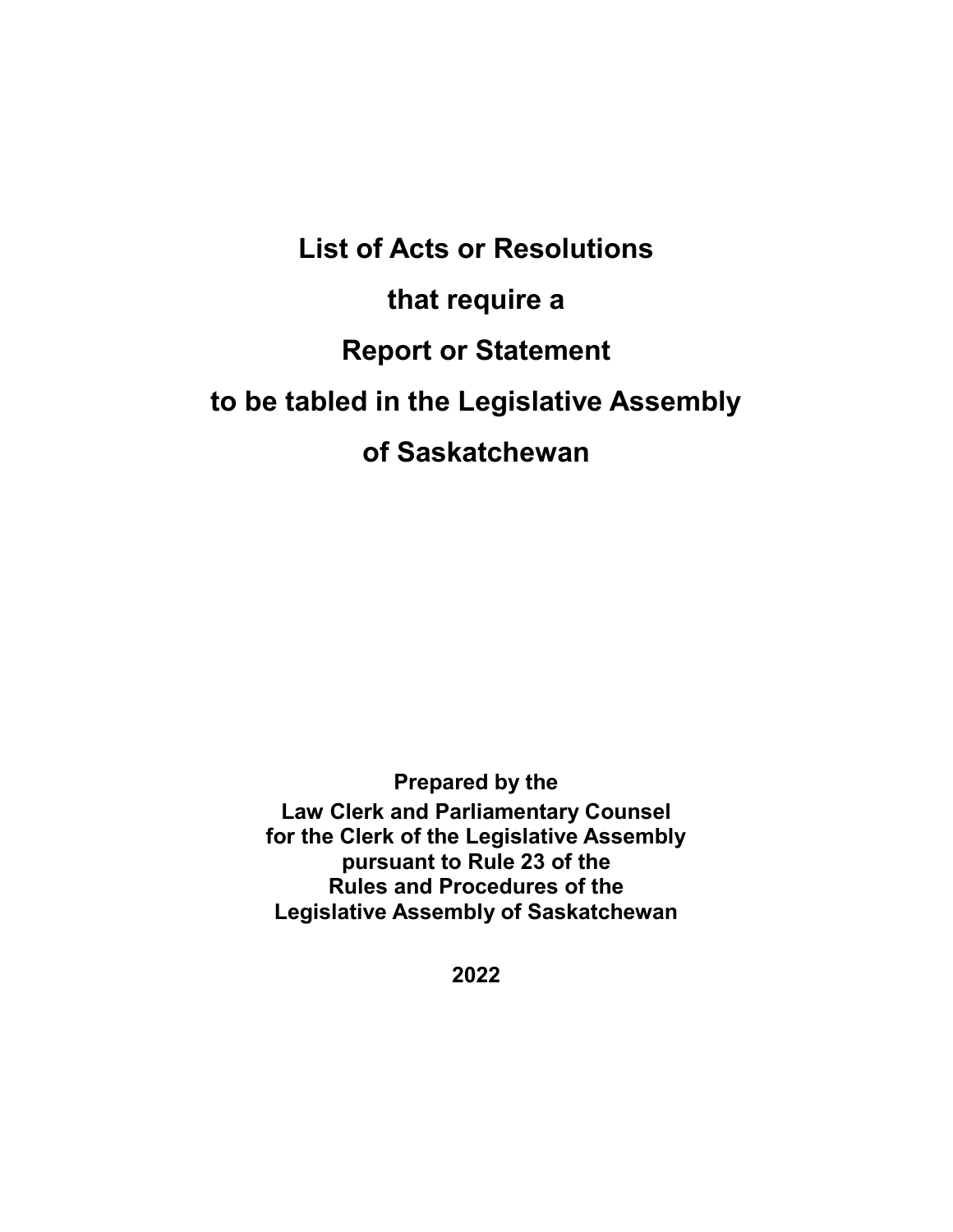# **TABLE OF CONTENTS**

| Sample Covering Letters re: Tabled Reports and Statements3   |
|--------------------------------------------------------------|
|                                                              |
|                                                              |
| Departments, Authorities, Boards and Commissions             |
|                                                              |
| Acts Not Yet Proclaimed that contain a Tabling Provision  12 |
| <b>Proposed Legislation with Tabling of Documents</b>        |
|                                                              |
|                                                              |
| <b>Legislation which Specifically Requires Certain Crown</b> |
| Professional Association Bylaws, Rules and Regulations  35   |
|                                                              |

This document is also available on The Legislative Assembly of Saskatchewan website: [www.legassembly.sk.ca](http://www.legassembly.sk.ca/) under Legislative Business, Related Documents.

Text appearing between [ ] is text that does not appear in the text of the Act cited, but is a part of law due to the provisions of *The Legislation Act*.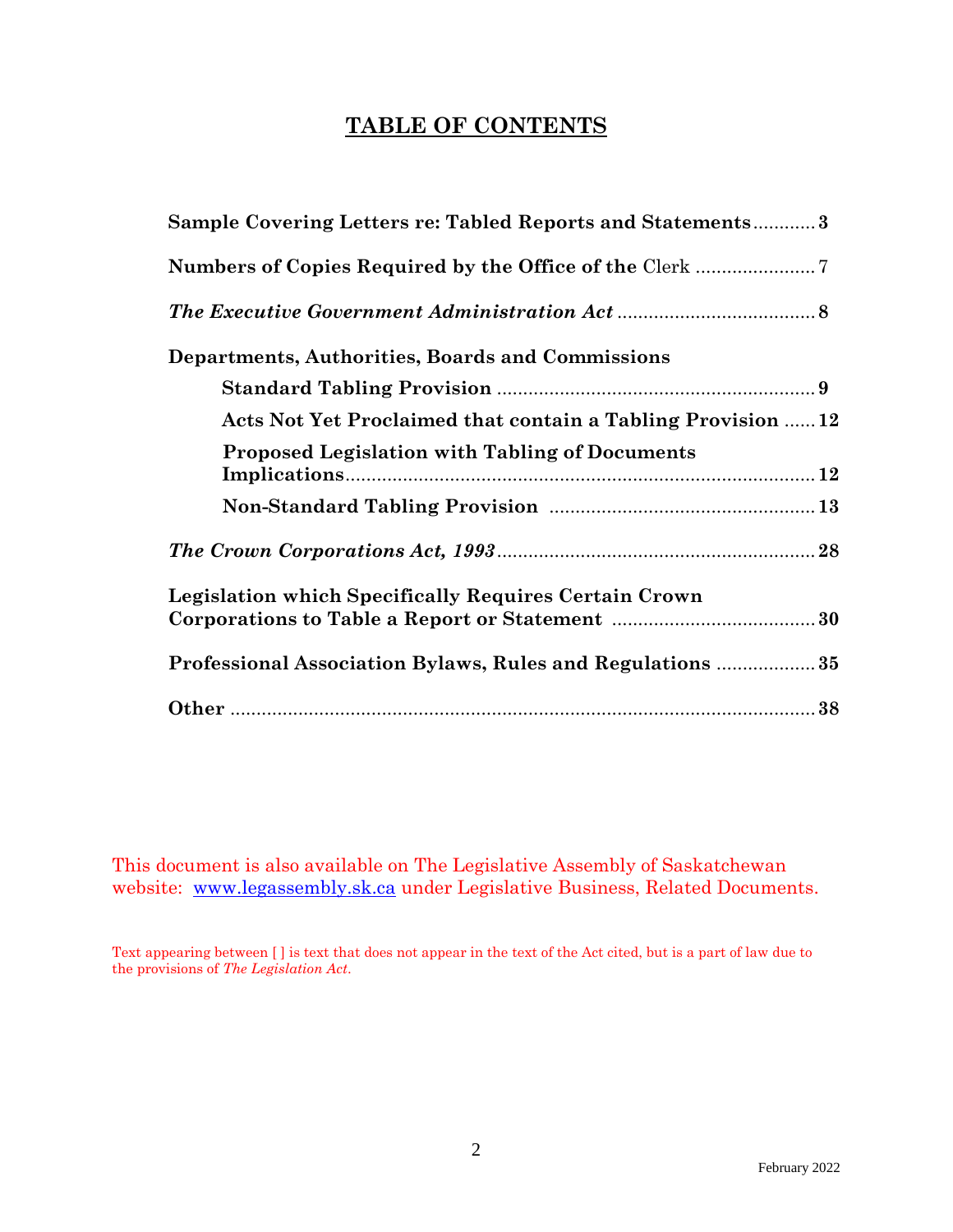# [Sample covering letter for Ministries, Crown Corporations, Authorities, Boards or Commissions]

# Assembly Sitting

(Date)

Mr. Gregory A. Putz Clerk of the Legislative Assembly 239 Legislative Building REGINA, SK S4S 0B3

Dear Mr. Putz:

Pursuant to section \_\_\_\_\_ of \_\_\_\_\_\_\_(name of Act) I am submitting \_\_\_\_\_ copies of the

\_\_\_\_\_\_\_\_\_\_\_(name and year of annual report)\_\_\_\_\_\_\_\_\_\_\_ to be tabled in the Legislative

Assembly.

Sincerely,

(Minister Responsible)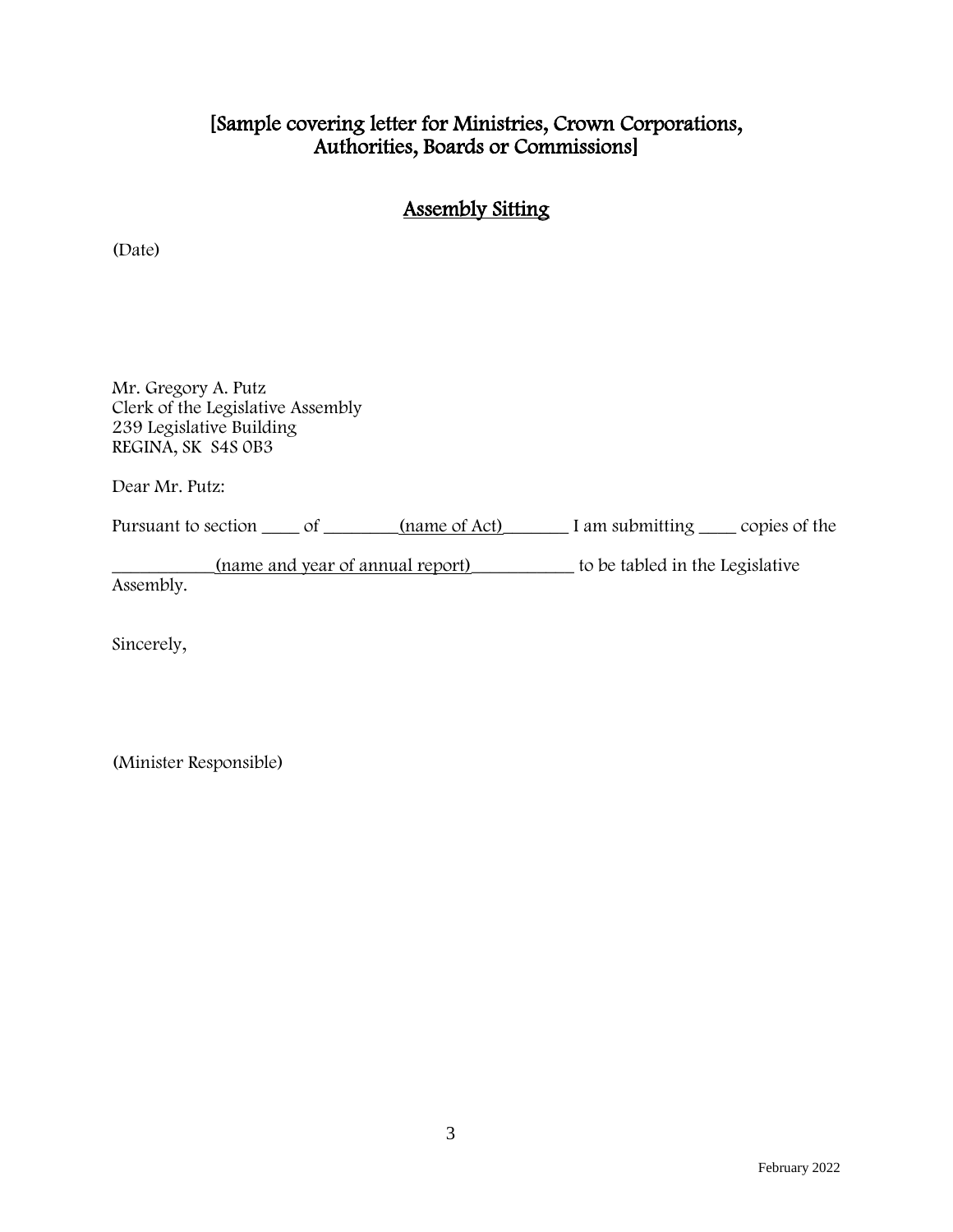# [Sample covering letter for Independent Officers of the Legislative Assembly and Corporate Registry]

# Assembly Sitting

(Date)

Mr. Gregory A. Putz Clerk of the Legislative Assembly 239 Legislative Building REGINA, SK S4S 0B3

Dear Mr. Putz:

| Pursuant to section<br>(name of Act)<br>I am submitting | copies of the |
|---------------------------------------------------------|---------------|
|---------------------------------------------------------|---------------|

\_\_\_\_\_\_\_\_\_\_\_(name and year of annual report)\_\_\_\_\_\_\_\_\_\_\_ to be tabled in the Legislative

Assembly.

Sincerely,

(Speaker)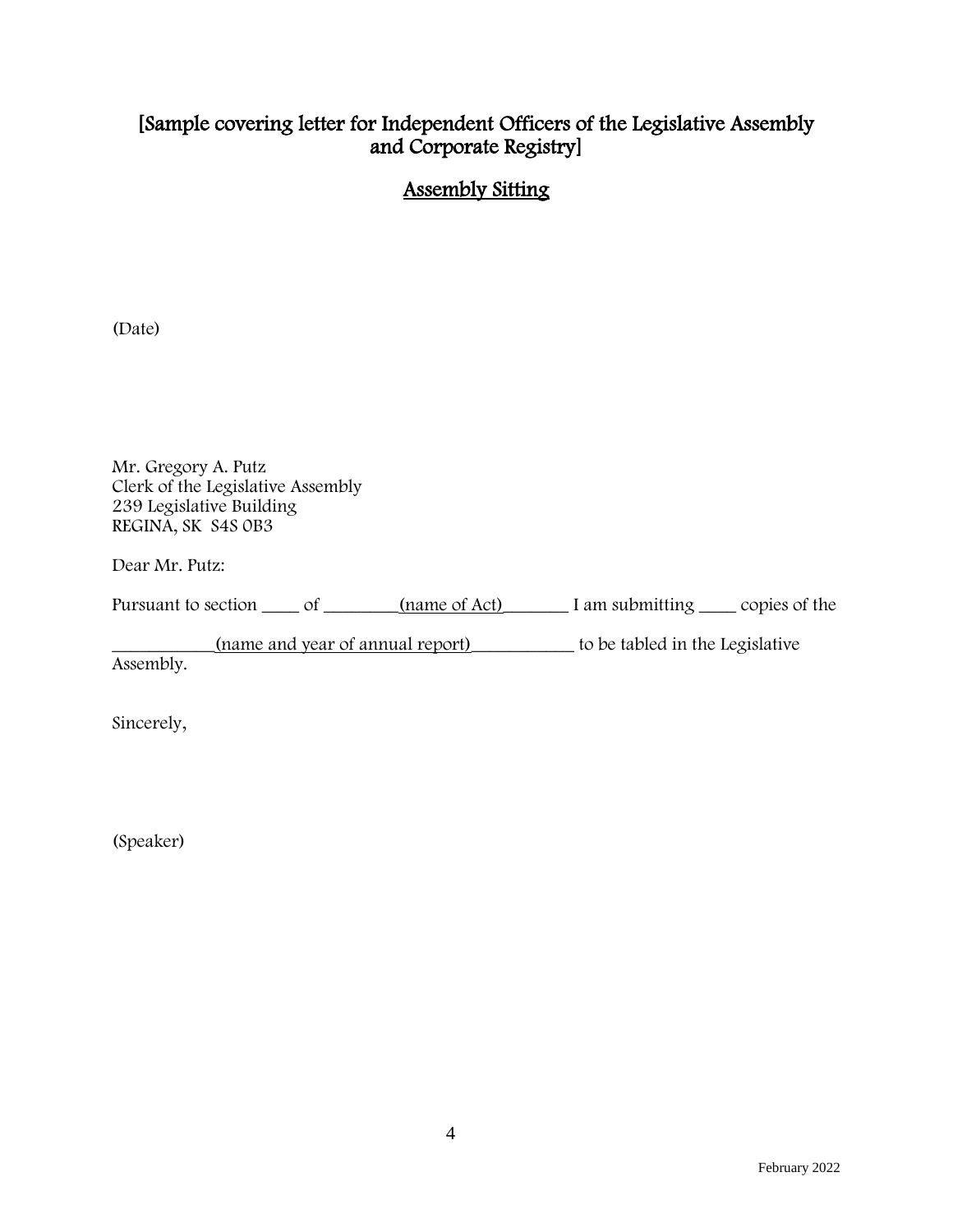# [Sample covering letter for Ministries, Crown Corporations, Authorities, Boards or Commissions]

# Assembly Not Sitting

(Date)

Mr. Gregory A. Putz Clerk of the Legislative Assembly 239 Legislative Building REGINA, SK S4S 0B3

Dear Mr. Putz:

Pursuant to section \_\_\_\_\_ of \_\_\_\_\_\_\_(name of Act) I am submitting \_\_\_\_\_ copies of the

\_\_\_\_\_\_\_\_\_\_\_(name and year of annual report)\_\_\_\_\_\_\_\_\_\_\_ to be tabled on

(date <u>to be tabled</u>)  $\cdot$ 

Sincerely,

(Minister Responsible)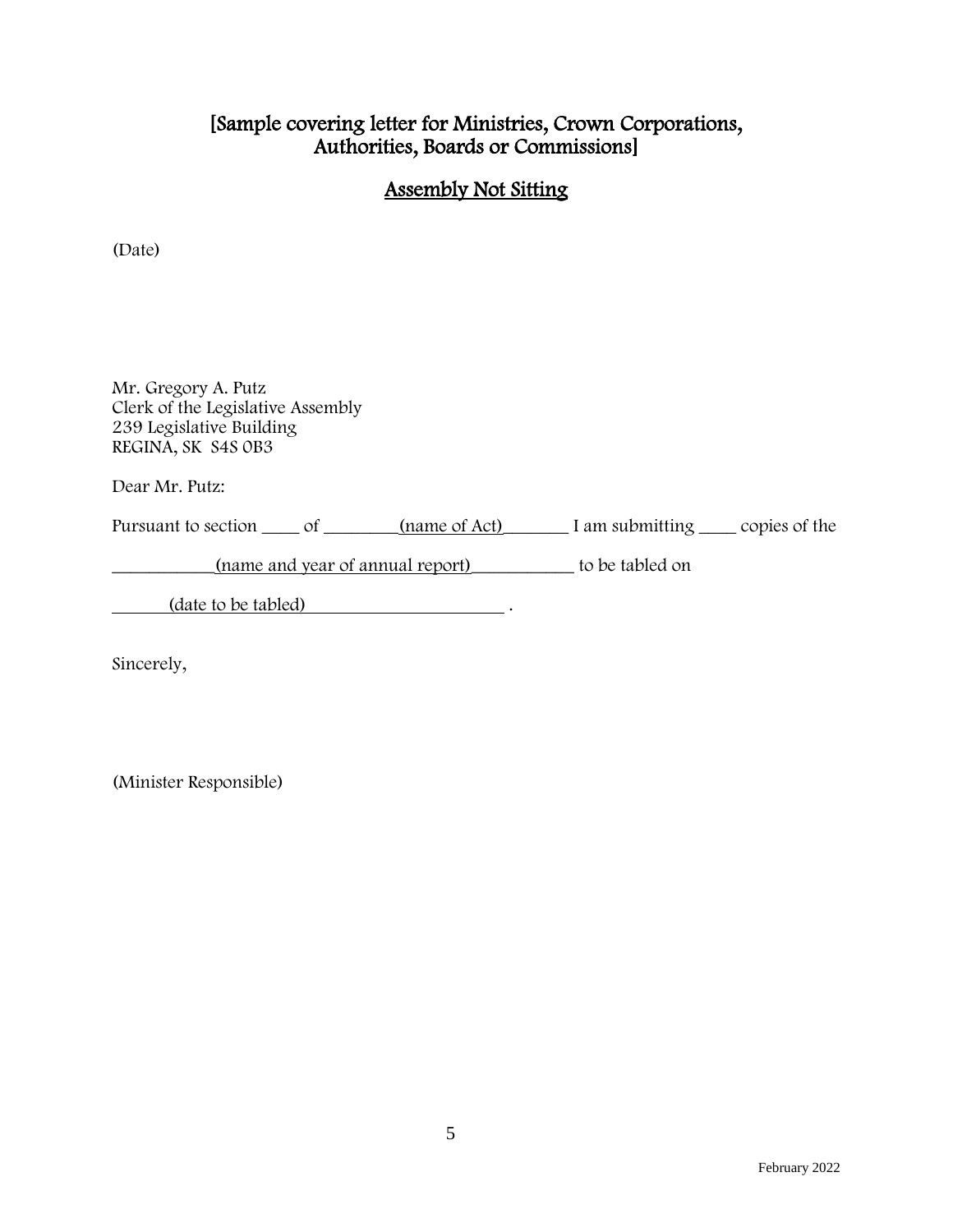# [Sample covering letter for Independent Officers of the Legislative Assembly and Corporate Registry]

# Assembly Not Sitting

(Date)

Mr. Gregory A. Putz Clerk of the Legislative Assembly 239 Legislative Building REGINA, SK S4S 0B3

Dear Mr. Putz:

Pursuant to section \_\_\_\_\_ of \_\_\_\_\_\_\_(name of Act) I am submitting \_\_\_\_\_ copies of the

\_\_\_\_\_\_\_\_\_\_\_(name and year of annual report)\_\_\_\_\_\_\_\_\_\_\_ to be tabled on

\_\_\_(date to be tabled)\_\_\_\_\_\_.

Sincerely,

(Speaker)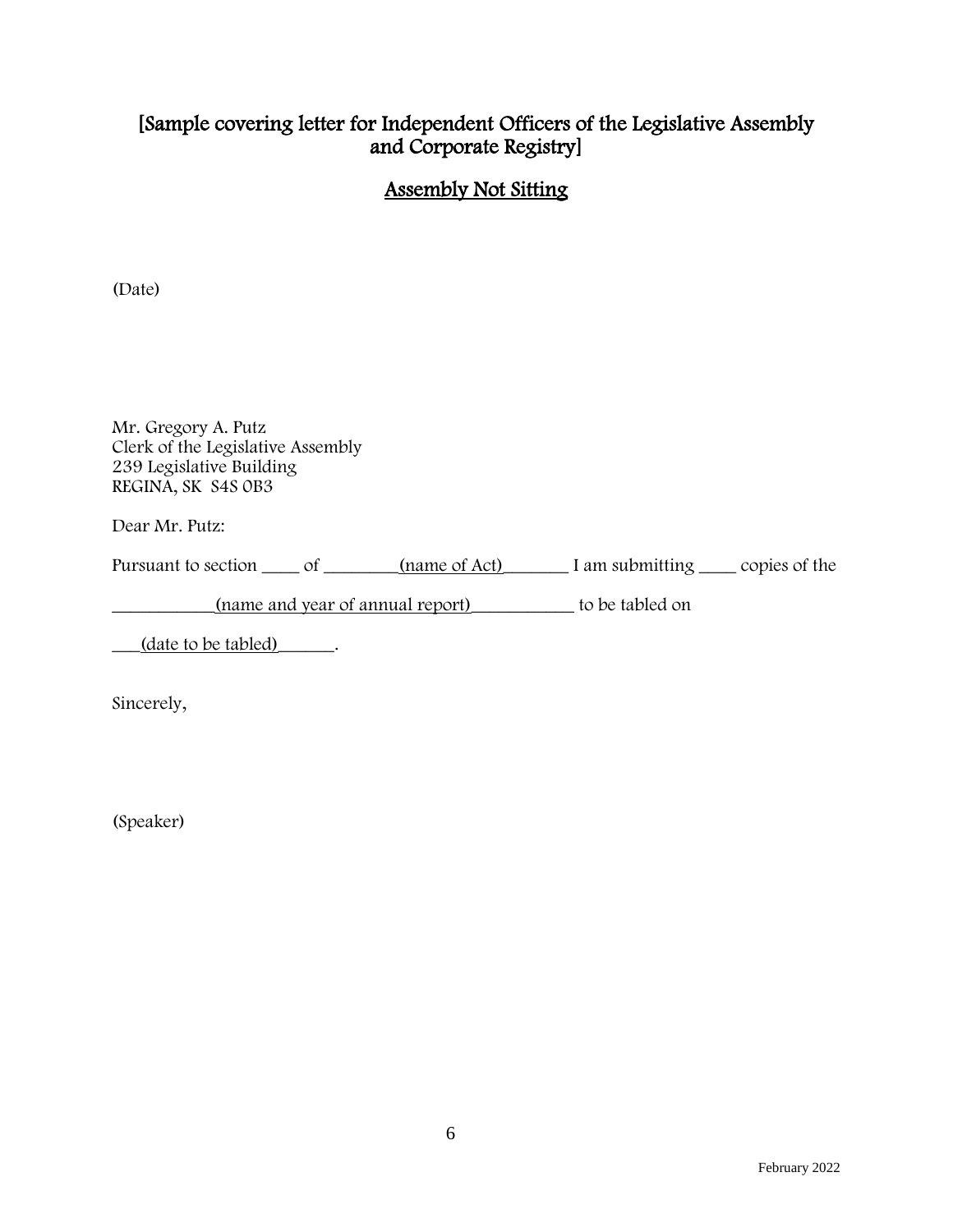# **Numbers of Copies Required by the Office of the Clerk**

## **Annual Reports: 10** copies

**Crown Corporation Annual Reports**, Including Subscription and Debt Agreements: **14** copies

## **Officers of the Legislative Assembly Reports: 38** copies (Advocate for Children and Youth, Conflict of Interest Commissioner, Elections Saskatchewan, Information and Privacy Commissioner, Ombudsman

Saskatchewan,

# **Provincial Auditor Reports: 55** copies

# **Public Accounts Reports: 55** copies

Please send the copies to:

Office of the Clerk Room 239 Legislative Building 2405 Legislative Drive REGINA, Saskatchewan S4S 0B3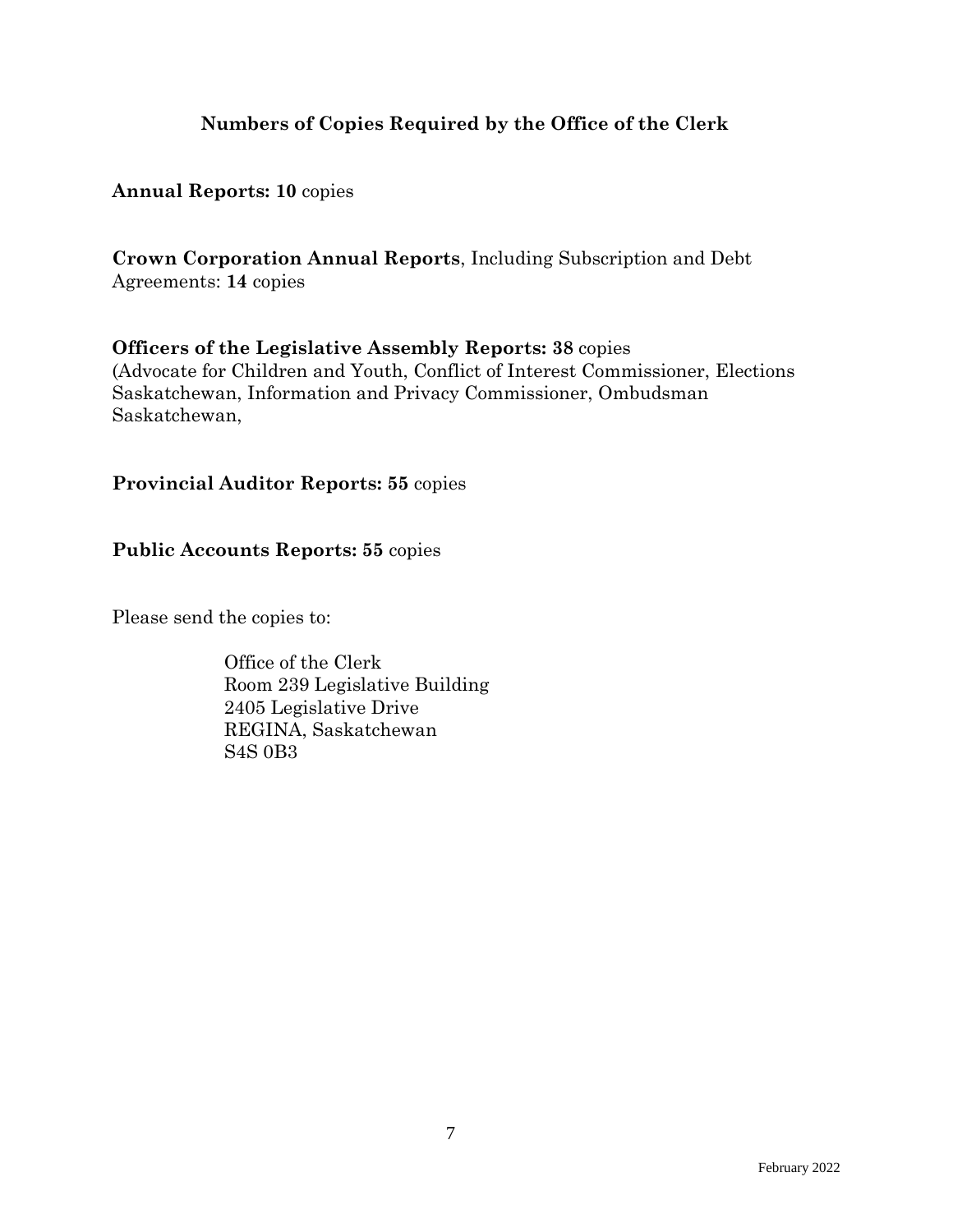#### *The Executive Government Administration Act* **S.S. 2014, Chapter E-13.1** Sections 12 and 13

#### **Annual report**

**12** Each minister shall, in each fiscal year, in accordance with section 13:

(a) prepare and submit to the Lieutenant Governor in Council a report respecting the work performed by each ministry over which the minister presides; and

(b) lay before the Assembly each report prepared pursuant to clause (a).

#### **Laying documents before the Assembly**

**13**(1) A person who is required by this Act or any other Act to prepare a document to be laid before the Assembly shall submit the document to the person who is required by that Act to lay the document before the Assembly:

(a) at least 30 days before the document must be laid before the Assembly; or

(b) within any shorter period required by that Act.

(2) The person to whom a document is submitted pursuant to subsection (1) shall lay the document before the Assembly within 120 days after the end of the period with respect to which the document is prepared.

(3) If the Lieutenant Governor in Council is required by any Act to lay a document before the Assembly, the President of the Executive Council or a member of the executive council designated by the President of the Executive Council shall lay the document before the Assembly.

(4) If the Assembly is not sitting when a document is required to be laid before the Assembly in accordance with this section, the person who is required to lay the document before the Assembly shall submit the document to the Clerk of the Legislative Assembly.

(5) When the Clerk of the Legislative Assembly receives a document pursuant to subsection (4), the Clerk shall, as soon as possible:

(a) subject to subsection (6), cause a copy of the document to be delivered to each member of the Assembly; and

(b) make the document available for public inspection during normal business hours of the Clerk of the Legislative Assembly.

(6) The requirement in subsection (5) to deliver a copy of a document to the members of the Assembly does not apply in the period that:

(a) commences on the day an Assembly is dissolved; and

(b) ends on the day fixed for making the return to the writ for the general election held pursuant to *The Election Act, 1996* that follows the dissolution mentioned in clause (a).

(7) If a document is submitted to the Clerk of the Legislative Assembly in accordance with subsection (4), the document is deemed to have been laid before the Assembly.

(8) This section does not require a document to be laid before the Assembly more than once.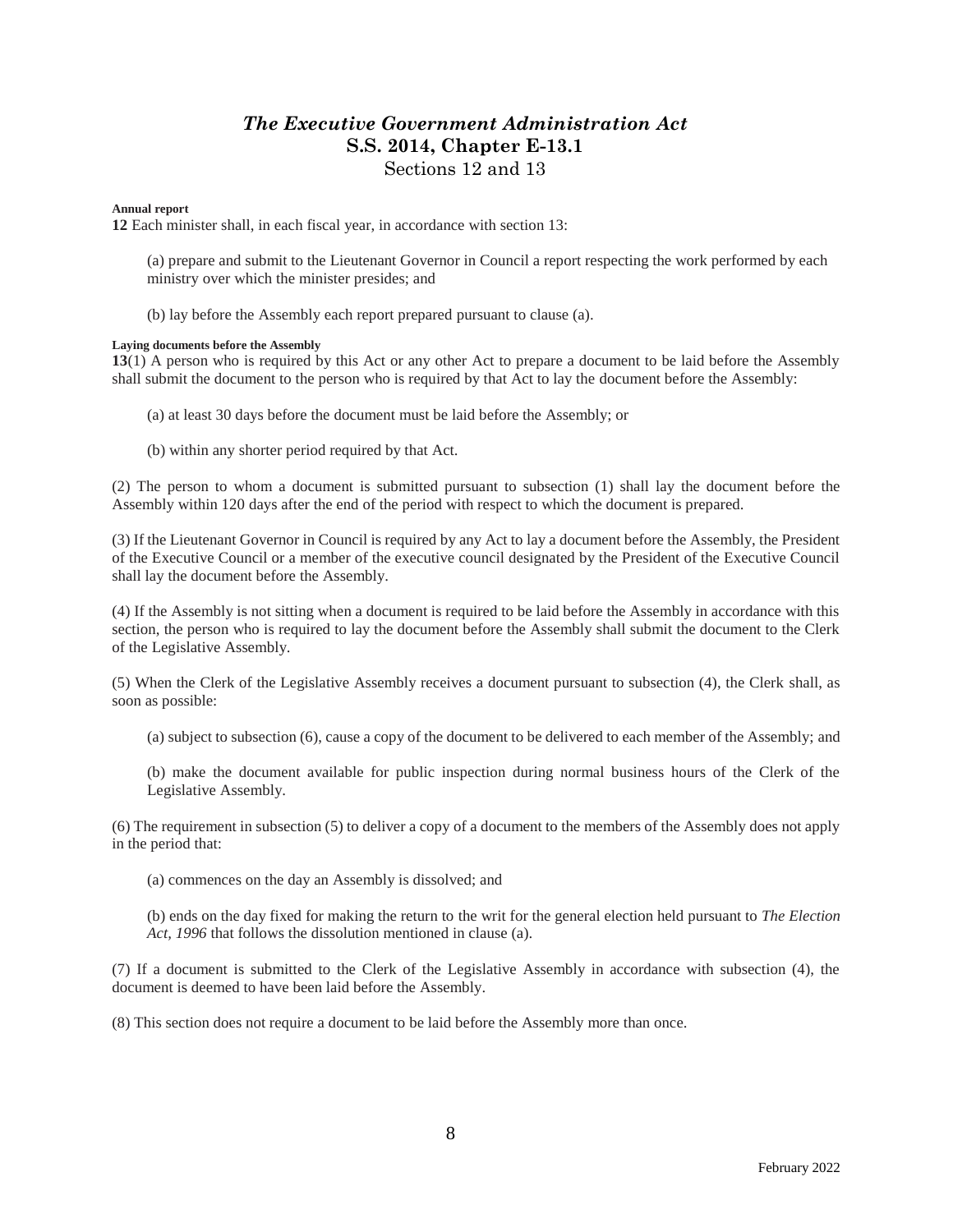#### **STANDARD TABLING PROVISION**

The following Acts require an annual report and financial statements to be prepared and submitted to the minister responsible for the Act. The minister is required to table the annual report and financial statements in the Legislative Assembly.

Standard provision example:

**"**In every fiscal year, the board shall, in accordance with section 13 of *The Executive Government Administration Act*, prepare and submit to the minister: a report respecting its business and affairs during the previous fiscal year; and a financial statement showing its business during the previous fiscal year in any form that may be required by Treasury Board.

The minister shall, in accordance with section 13 of *The Executive Government Administration Act*, lay before the Legislative Assembly the reports and statements received by the minister**".**

**Please Note: When an Act is repealed it will remain in this table for at least two years to provide time for any funds, etc. to be wound up and audited before being removed from this document**.

*Agricultural Credit Corporation of Saskatchewan Act* S.S. 1983-84, c.A-8.1, s.27

*Agricultural Implements Act* R.S.S. 1978, c.A-10, s.18

#### *Agriculture Administration Act*

R.S.S. 1979, c.A-15.01 *Agricultural Supplies Revolving Fund* Section 14, S.S. 1983, c.3, s.4 *Livestock Services Revolving Fund* Section 17.1, S.S. 1996, c.43, s.2

#### *Agri-Food Act 2004*

S.S. 2004, c.A-15.21, s.20

*Alcohol and Gaming Regulation Act, 1997* S.S. 1997, c.A-18.011, s.183

*Animal Identification Act* R.S.S 1978, c.A-20.1, s.2.2

*Animal Products Act* R.R.S. 1978, c.A-20.2, s.2.2

# *Apprenticeship and Trade Certification Act, 2019*

S.S. 2019, c.A-22.3, s.56

#### *Archives and Public Records Management Act*

S.S. 2015, c.A-26.11, s.36

*Assessment Management Agency Act* S.S. 1986, c.A-28.1, s. 20

*Cancer Agency Act* S.S. 2006, c.C-1.1, s.17

*Correctional Services Act, 2012* Correctional Facilities Industries Revolving Fund S.S. 2012, c.C-39.2, s.108

*Creative Saskatchewan Act* S.S. 2013, c.C-43.12, s.23.

*Doukhobors of Canada C.C.U.B. Trust Fund Act* (repealed in 2021) S.S. 1979-80, c.D-32.1, s.18

#### *Education Act, 1995* S.S. 1995, c.E-02, s. 283 *School Division Tax Loss Compensation Fund* S.S. 1995, c.E-02, s.295

#### *Environmental Management and Protection Act, 2010* S.S. 2010, c.E-10.22 *State of Drinking Water Quality Report*, s.32 *Impacted Sites Fund*, s.90

*Executive Government Administration Act* S.S. 2014, c.E-13.1, s. 12, s. 13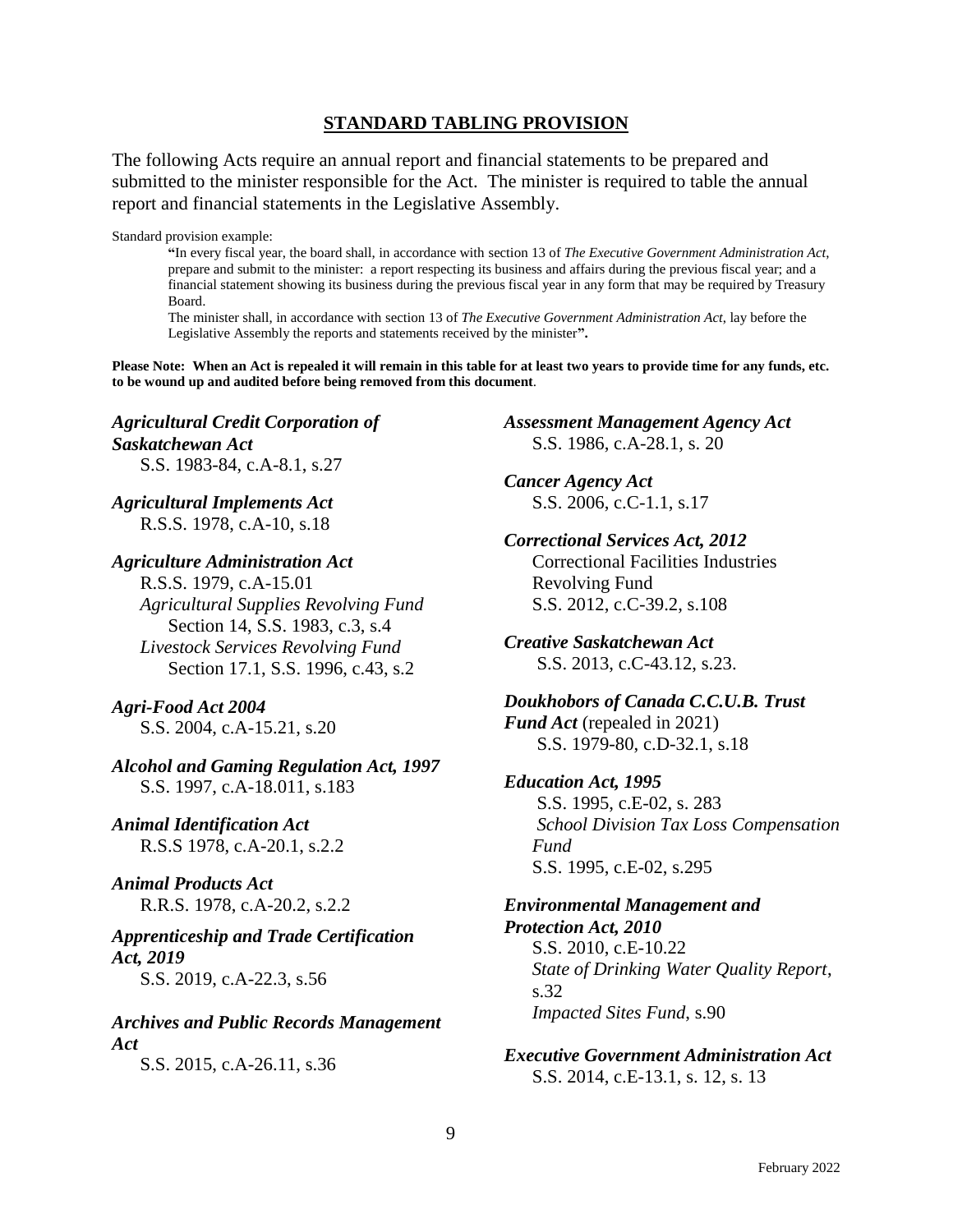*Financial and Consumer Affairs Authority of Saskatchewan Act* S.S. 2012, c.F-13.5, s.38

*Global Transportation Hub Authority Act* S.S. 2013, c.G-5.01, s.47

*Health Quality Council Act* S.S. 2002, c.H-0.04, s.19

*Heritage Property Act* S.S. 2010, c.H-2.2, s. 7.4

*Highways and Transportation Act, 1997 Transportation Partnership Fund* S.S. 1997, c.H-3.01, s.8

*Historic Properties Foundations Act* S.S. 2001, c.H-3.3, s.18

*Innovation Saskatchewan Act* S.S. 2009, c.I-9.02, s.22

*Irrigation Act, 2019 Irrigation Crop Diversification Corporation* S.S. 2019, c.I-14.2, s.5-13

*Legal Aid Act* S.S. 1983, c.L-9.1, s.38

*Libraries Co-operation Act* S.S. 1996, c.L-14.01, s.8

*Lobbyists Act*: S.S. 2014, c.L-27.01, s.19

*Ministry of SaskBuilds and Procurement Regulations* S.S. 2020, c.E-13.1

*Northern Municipalities Act, 2010* S.S. 2010, c.N-5.2, s.438

*Oil and Gas Conservation Act* R.S.S. 1978, c.O-2, s.20.96 *S.S. 2019, c.14, s.24*

*Pastures Act* S.S. 1998, c.P-4.1, s.10 *Police Act, 1990* S.S. 1990-91, c.P-15.01, s.15 S.S. 2021, c.22, s.91.13

*Prairie Agricultural Machinery Institute Act, 1999* S.S. 1999, c.P-21.1, s.24 *Prescription Drugs Act* R.S.S. 1978, c.P-23, s.8

*Private Vocational Schools Regulation Act, 1995* S.S. 1995, c.P-26.2, s.18

*Provincial Capital Commission Act* S.S. 2017, c.P-30.011, s.9-7

*Provincial Lands Act, 2016* S.S. 2016, c. P -31.1, s. 3-9

*Provincial Mediation Board Act* R.S.S. 1978, c.P-33, s.21

*Public Disclosure Act* S.S. 1996, c.P-36.1, s.12

*Public Guardian and Trustee Act* S.S. 1983, c.P-36.3, s.52

*Public Health Act* S.S. 1978, c.P-37, s.88

*Public Service Act, 1998* S.S. 1998, c.P-42.1, s.37

*Queen's Printer Act* R.S.S. 1978, c.Q-3, s.9.1

*Reclaimed Industrial Sites Act* S.S. 2006, c.R-4.21, s.14

*Regional Colleges Act* S.S. 1986-87-88, c.R-8.1, s.12.1

*Research Council Act* R.S.S. 1978, c.R-21, s.21

*Residential Tenancies Act, 2006* S.S. 2006, c.R-22.0001, s.92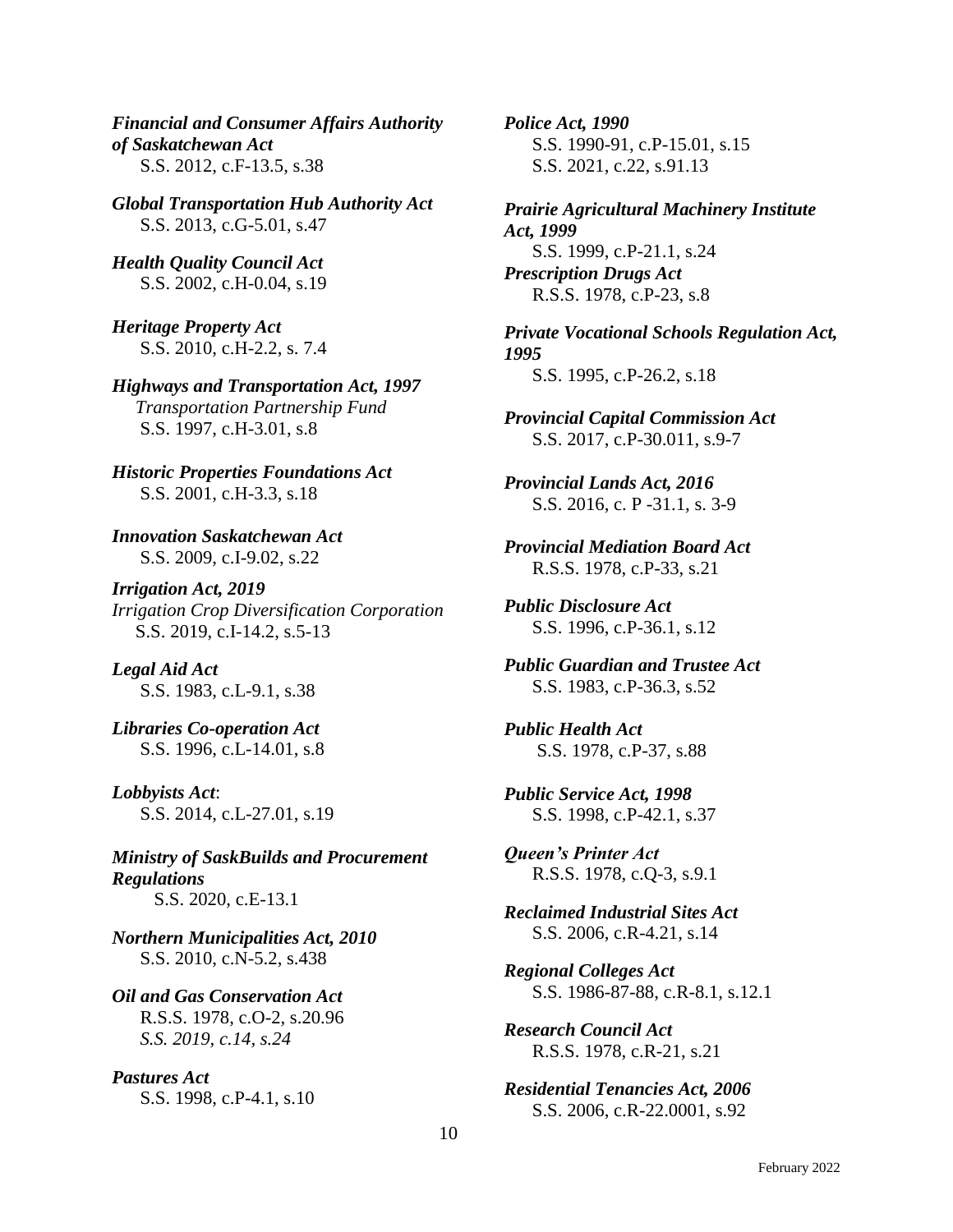*Saskatchewan Centre of the Arts Act, 2000* S.S. 2000, c.S-10.1, s.27

*Saskatchewan Employment Act* S.S. 2013, c.S-15.1, s.6-101

*Saskatchewan Health Research Foundation Act* S.S. 2002, c.S-21.1, s.19

**Saskatchewan Human Rights Code, 2018** S.S. 2018, c.S-24.2, s. 57

*Saskatchewan Medical Care Insurance Act* R.S.S 1978, S-29, s.36

*Saskatchewan Pension Plan Act* S.S. 1986, c.S-32.2, s.20

*Saskatchewan Polytechnic Act, 2009* S.S. 2014, c.S-32.21, s.20

*Saskatchewan Public Safety Agency Act* S.S. 2019, c.S-32.4, s.4-6

*Seizure of Criminal Property Act, 2009* S.S. 2009, c.S-46.002, s.30

#### *Snowmobile Act*

 *Saskatchewan Snowmobile Fund* R.S.S. 1978, c.S-52, s.20.7

*Teachers Superannuation and Disability Benefits Act* S.S. 1994, c.T-9.1, s.49

*Tourism Saskatchewan Act* S.S. 2012, c.T-15.02, s.23

*Wanuskewin Heritage Park Act, 1997* S.S. 1997, c.W-1.3, s.17

#### *Water Appeal Board Act (repealed in 2020)* S.S. 1983-84, c.W-4.01, s.10

*Water Security Agency Act* S.S. 2005, c.W-8.1, s.37 *Western Development Museum Act* R.S.S. 1978, c.W-12, s.21

*Wildlife Act, 1998* S.S. 1998, c.W-13.12, s.22

*Workers' Compensation Act, 2013* S.S. 2013, c.W-17.11, s.178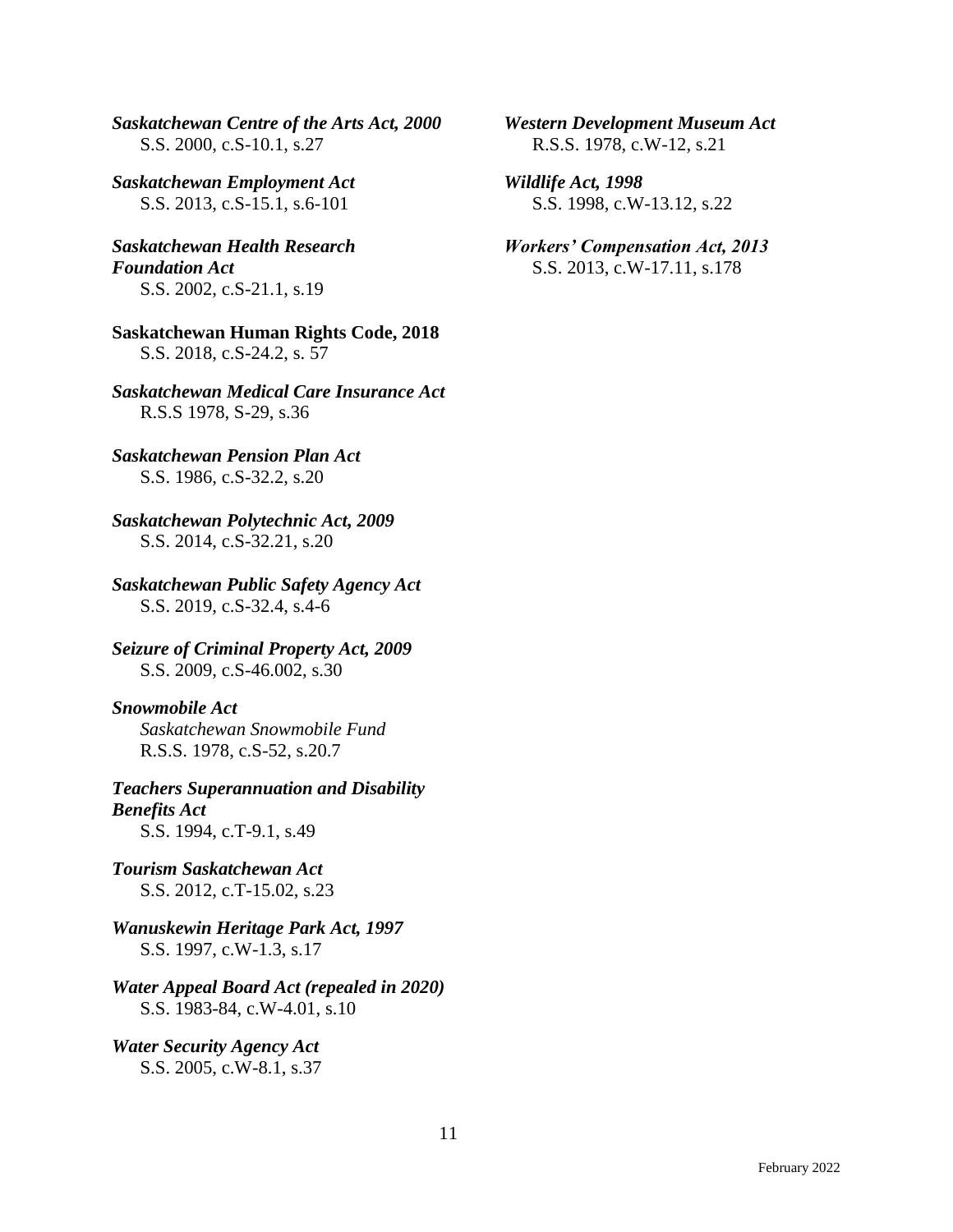## **ACTS NOT YET PROCLAIMED THAT CONTAIN A TABLING PROVISION**

*Aboriginal Courtworkers Commission Act*: S.S. 1995, c.A-1.1, s.22 *Massage Therapy Act*: S.S. 2021, c. 18, s. 46 *Naturopathic Medicine Act*: S.S. 2015, c.N-3.11, s.48 *Publicly-Funded Health Entity Public Interest Disclosure Act:* S.S. 2021, c. 25, s.23

#### **PROPOSED LEGISLATION BEFORE THE ASSEMBLY THAT WILL AFFECT TABLING OF DOCUMENTS PROVISIONS IF THE LEGISLATION IS ADOPTED**

*None*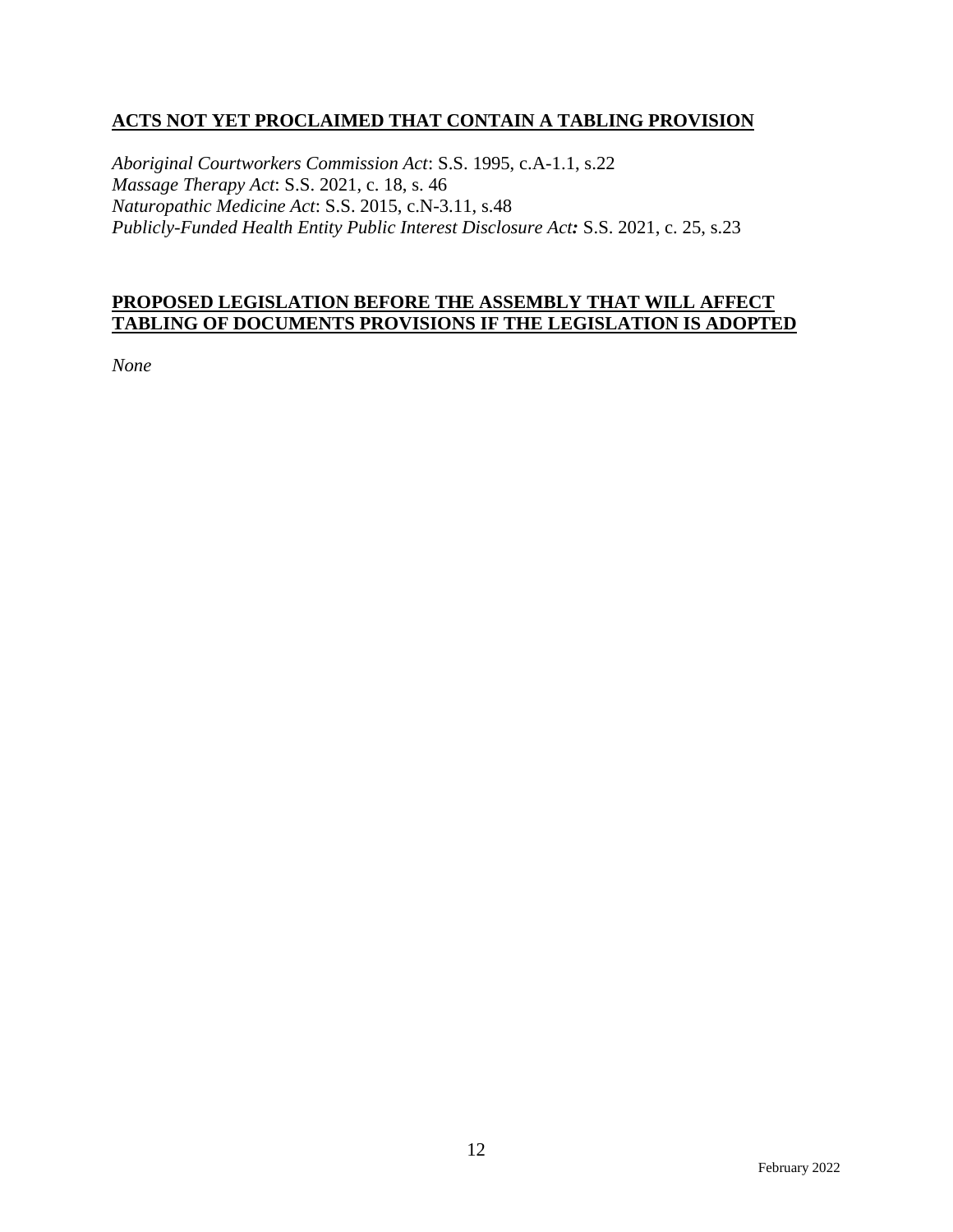#### **NON-STANDARD TABLING PROVISION**

The following provisions have been reproduced here as they require something more than the standard information.

#### *Advocate for Children and Youth Act*

In accordance with section 13 of *The Executive Government Administration Act*, the Advocate shall submit to the Speaker each year an annual report describing the progress and activities of the Advocate in the previous year. The Speaker shall then lay before the Legislative Assembly each report received from the Advocate.

The Advocate may from time to time publish reports in the public interest or in the interest of any person, ministry, agency of the government or publicly-funded health entity respecting the exercise of his or her powers and the performance of his or her duties pursuant to this Act and on any particular case that he or she has investigated. S.S. 2012, c.A-5.4, s.39.

#### *Arts Board Act, 1997*

The [Saskatchewan] Arts Board, in each fiscal year, in accordance with section 13 of *The Executive Government Administration Act*, shall submit to the minister a report on the business of the Arts Board, the Saskatchewan Arts Board Fund, and the endowment fund for the preceding fiscal year and a general plan for the following fiscal year; and a financial statement showing the business of the Arts Board, the Saskatchewan Arts Board Fund, and the endowment fund for the preceding fiscal year in any form that may be required by Treasury Board.

The minister, in accordance with section 13 of *The Executive Government Administration Act*, shall lay before the Legislative Assembly each report and statement received by the minister. S.S. 1997, c.A-28.001, s.29.

#### *Assessment Management Agency Act*

The board [of the Saskatchewan Assessment Management Agency] shall submit to the minister an annual report, in addition to the report of the auditor, describing the progress and activities in the previous fiscal year with respect to its duties and responsibilities; and a financial statement setting out the revenues and expenditures for that fiscal year.

The minister, in accordance with section 13 of *The Executive Government Administration Act*, shall lay before the Legislative Assembly each report and statement received by the minister. S.S. 1986, c.A-28.1, s.20.

#### *Economic and Co-operative Development Act*

Where the minister incorporates a body corporate and either becomes a member of that corporation or holds any shares issued by it, the minister, in accordance with section 13 of *The Executive Government Administration Act,* shall lay before the Legislative Assembly a report outlining the name of the body corporate, the reasons for incorporation, and whether the minister is a member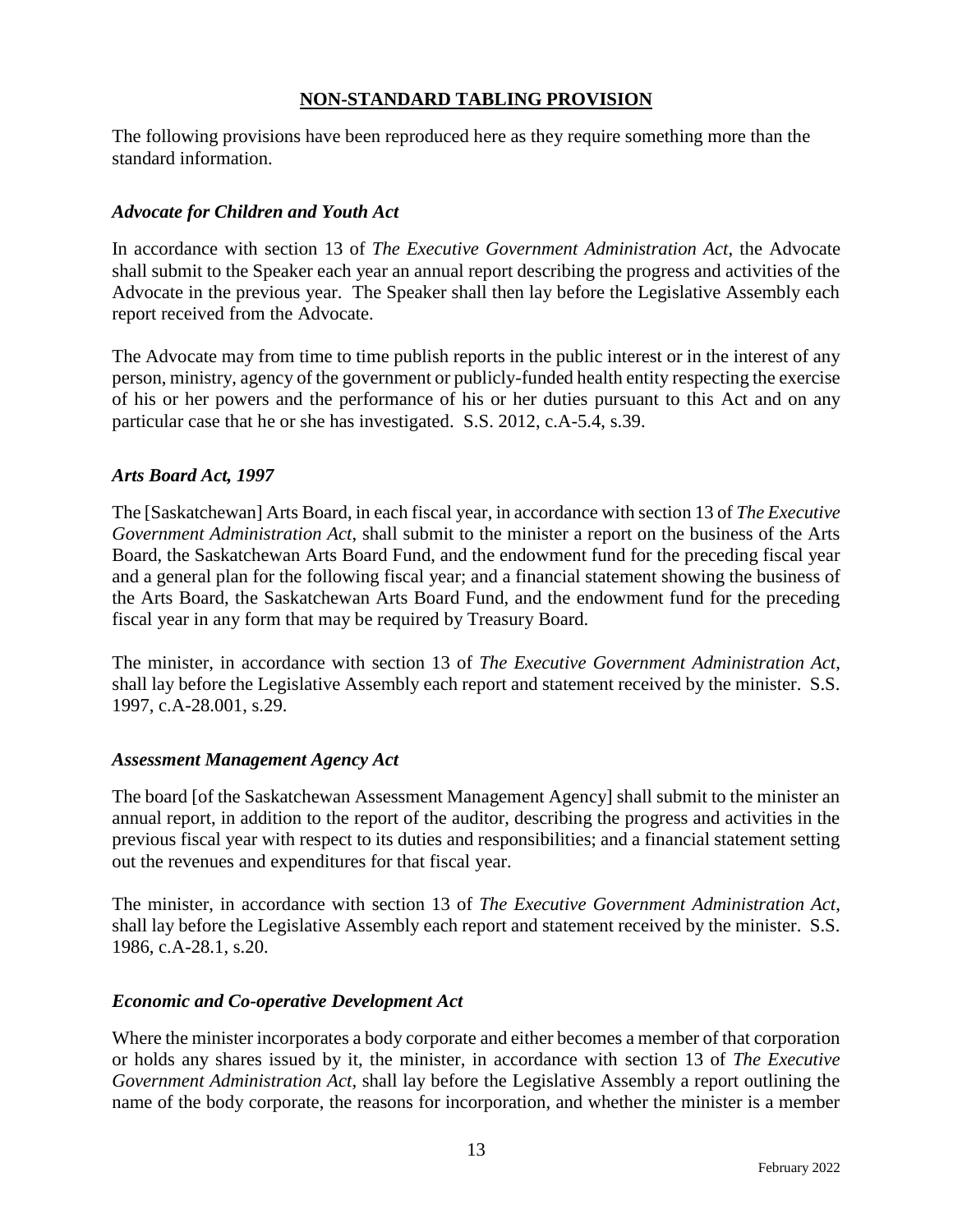of that corporation or holds any shares. S.S. 1993, c.D-12.11, s.9; S.S. 1994, c.16, s.2; S.S. 2002, c.46, s.7; 2006, c. 17, s. 5; 2014, c.E-13.1, s. 45 and s.62.

#### *Election Act, 1996*

#### *Chief Electoral Officer Emergency Provision*

If the Chief Electoral Officer takes any action pursuant to this section during a by-election, the Chief Electoral Officer shall prepare and submit to the Speaker, within six months after polling day, a written report that: (a) deals with the alternate procedure, equipment or technology used; and (b) if appropriate, makes recommendations with respect to amending this Act to allow the adoption of the alternate procedure, equipment or technology on a permanent basis. In accordance with section 13 of *The Executive Government Administration Act*, the Speaker shall lay before the Legislative Assembly each report received by the Speaker pursuant to this section. S.S. 1996, c.E-6.01, s.7; S.S. 1998, c.12, s.5; 2014, c.E-13.1, s.62; S.S. 2018, c.47, s.5

#### *Election Procedures and Re-imbursement*

As soon as is practicable after an election, the Chief Electoral Officer shall prepare and submit to the Speaker a report summarizing:

- (a) all returns and reports submitted to the Chief Electoral Officer by registered political parties and candidates with respect to the election;
- (b) the establishment and use of mobile polls during the election;
- (c) all applications made to the Chief Electoral Officer pursuant to Part VII of the Act and the disposition of the applications by the Chief Electoral Officer; and
- (d) any other information that the Speaker may direct.

As soon as is practicable after the amounts of reimbursement are known, the Chief Electoral Officer shall prepare and submit to the Speaker a report with respect to the reimbursements paid pursuant to Part VII of the Act to each registered political party and to each candidate. In accordance with section 13 of *The Executive Government Administration Act*, the Speaker shall lay before the Legislative Assembly all reports received by the Speaker pursuant to this section. 1998, c.12, s.7; 2014, c.E-13.1, s.62.

(NOTE: Pursuant to a resolution of the Saskatchewan Legislative Assembly adopted April 1, 1949, these reports stand permanently referred to the Standing Committee on Public Accounts.)

#### *Annual Report*

As soon as is practicable after an election, the Chief Electoral Officer shall prepare and submit to the Speaker a report: (a) summarizing the outcome of the election; (b) summarizing the cost of the election, including: (i) the expenses incurred by the Chief Electoral Officer with respect to the election; and (ii) the amount of reimbursements paid pursuant to Part VII to each registered political party and candidate with respect to the election; (c) setting out a summary of all returns and reports submitted to the Chief Electoral Officer by registered political parties and candidates with respect to the election; and (d) setting out: (i) any other information that the Chief Electoral Officer considers necessary; and (ii) any recommendations for amending this Act.

The Chief Electoral Officer may prepare and submit to the Speaker at any time a report with respect to any matters relating directly or indirectly to the administration of this Act.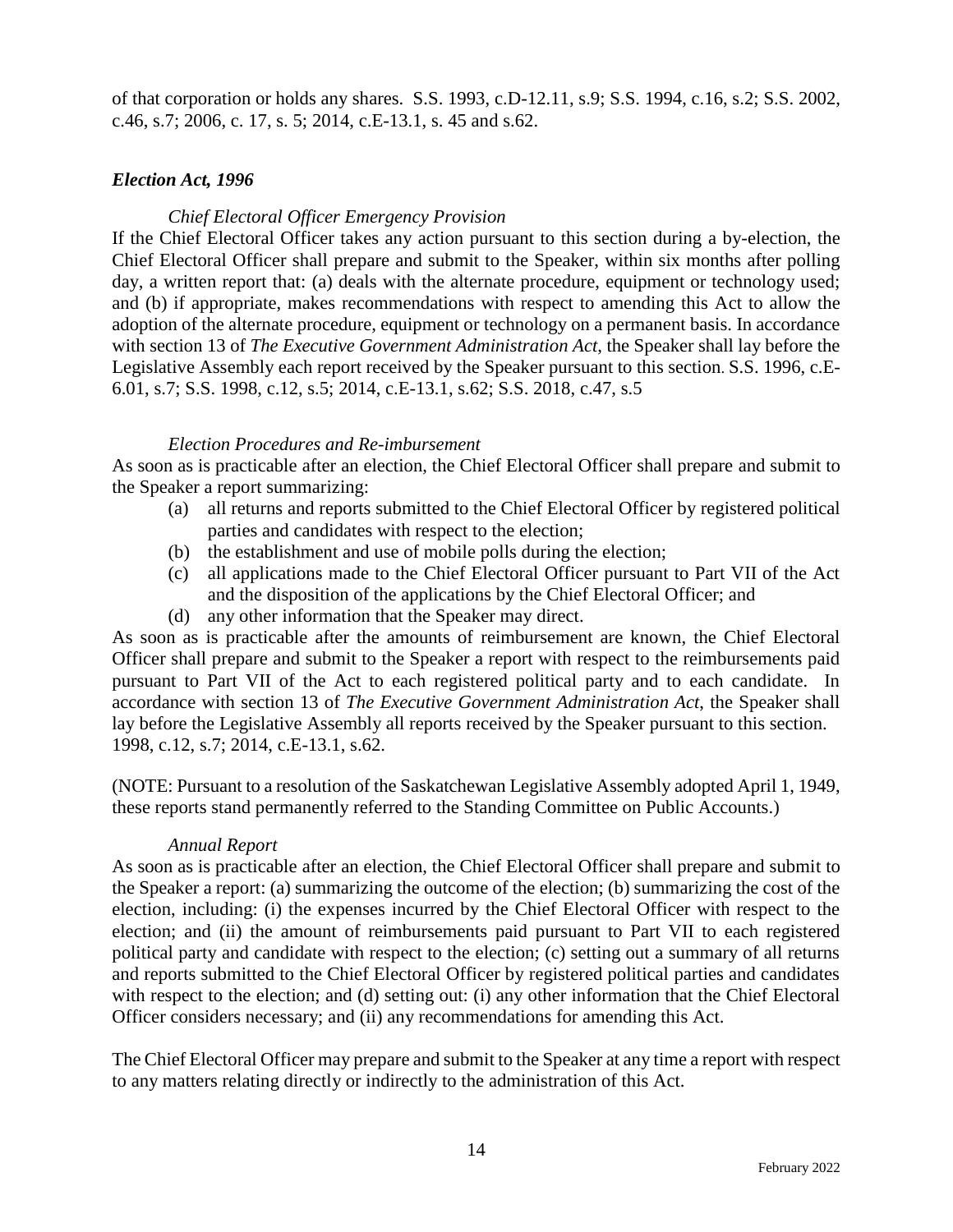In accordance with section 13 of *The Executive Government Administration Act*, the Speaker shall lay before the Legislative Assembly all reports received by the Speaker pursuant to this section**".** S.S. 1998, c.12, s.7; 2014, c.E-13.1, s.62; S.S. 2018, c. 47, s. 286

#### *Emergency 911 System Act*

In accordance with section 13 of *The Executive Government Administration Act*, in every fiscal year the Ministry shall submit to the minister a report respecting the department's activities connected with the Sask911 system for the previous fiscal year and containing any matters the minister may direct and a financial statement showing the department's expenditures connected with the Sask911 system for the previous fiscal year in any form that may be required by Treasury Board. S.S. 1996, c.E-7.3, s.7(3).

In accordance with section 13 of *The Executive Government Administration Act*, in every fiscal year SaskTel shall submit to the minister a report respecting SaskTel's activities connected with the Sask911 system for the previous fiscal year and containing any matters the minister may direct and a financial statement showing the revenues of and expenditures from the Sask911 account for the previous fiscal year in any form that may be required by Treasury Board. S.S. 1996, c.E-7.3,  $s.7(4)$ .

In accordance with section 13 of *The Executive Government Administration Act*, the minister shall lay before the Legislative Assembly each report and financial statement received by the minister. S.S. 1996, c.E-7.3, s.7(5).

#### *Expropriation Procedure Act*

The Public and Private Rights Board, in January in each year, shall transmit to the President of the Executive Council a report for the year ending on December 31 of the immediately preceding year, showing the number of investigations made and the nature of each; the number of claims negotiated and the nature of each; particulars of amendments that in the opinion of the board ought to be made to an Act relating to the expropriation of land; and such other information as the President may require. The report is to be laid before the Legislative Assembly in accordance with section 13 of *The Executive Government Administration Act*. R.S.S. 1978, c.E-16, s.6.

#### *Farm Financial Stability Act*

The provincial supervisor mentioned in section 43, shall, in accordance with section 13 of *The Executive Government Administration Act*, prepare and submit to the minister a report with respect to the administration of Part VI of the Act for each fiscal year.

The minister, in accordance with section 13 of *The Executive Government Administration Act*, shall cause to be prepared a report and financial statements on the administration of the Saskatchewan Agricultural Stabilization Fund for the immediately preceding fiscal year. The financial statements prepared . . . shall be in the form required by Treasury Board.

The minister, in accordance with section 13 of *The Executive Government Administration Act*, shall lay before the Assembly each report received and statement prepared pursuant to section 83 of the Act. S.S. 1998-90, c. F-8.001, s.83.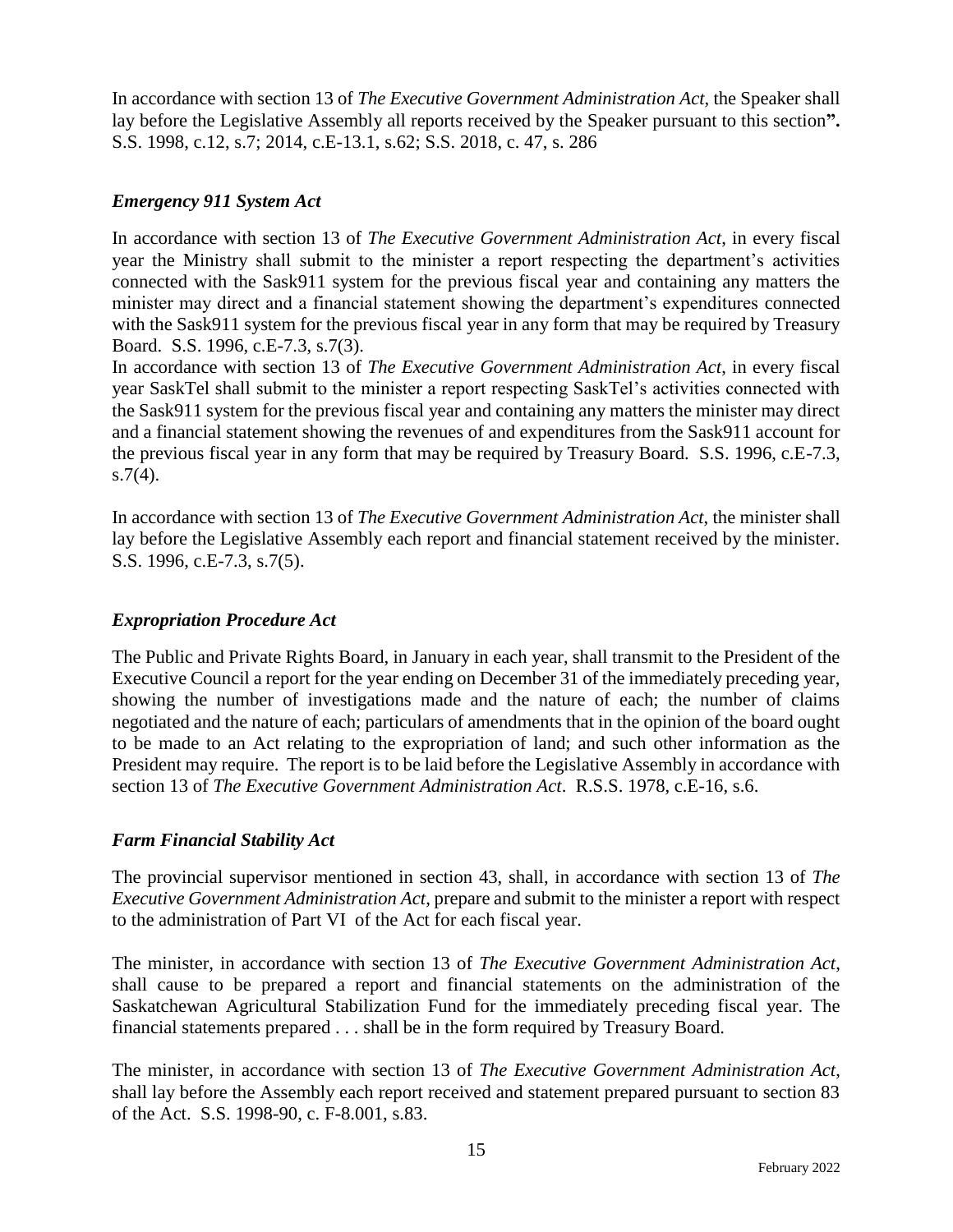Reports and financial statements of an agency or a board established pursuant to section 26 [of the Act] are to be prepared and tabled in accordance with section 13 of *The Executive Government Administration Act*. S.S. 1989-90, c.F-8.001, s.84(d) (This is a regulation making authority).

#### *Financial Administration Act, 1993*

#### *Financial Statements*

The financial statements of the Government of Saskatchewan for each fiscal year shall be prepared by the Provincial Comptroller in accordance with the accounting policies established by the Treasury Board, showing the revenues and expenses; the financial position; changes in the financial position; and other accounts and information necessary, in the opinion of the Board, to show the financial position of the Government of Saskatchewan. S.S. 1993, c.F-13.4, s.16.

#### *Public Accounts*

The minister shall cause the public accounts to be prepared as soon as is practicable after the end of the fiscal year in the form directed by the Board. The Public Accounts must contain: the financial statements of the general revenue fund; the financial statements of the Government of Saskatchewan; the summary of the financial condition of trust funds managed by a member of the Executive Council; and any other information required by the Act, any other Act or the Board. Notwithstanding section 13 of *The Executive Government Administration Act*, the minister shall lay the public accounts before the Legislative Assembly on or before the October 31 following the end of the fiscal year with respect to which the public accounts relate. Where the Legislature is not in session when the minister is required to lay the public accounts before the Legislative Assembly, the minister shall submit the public accounts to the Clerk of the Legislative Assembly. On receipt of the public accounts the Clerk shall cause copies of the public accounts to be delivered to all members of the Legislative Assembly and make the public accounts available for public inspection during normal business hours. S.S. 1993, c.F-13.4, s.18.

#### *Virements, Remissions, Securities*

The net effect of all virements made pursuant to subsection 13(1) is to be included in each fiscal year in the public accounts. S.S. 1993, c.F-13.4, s.13(2).

The minister shall cause a detailed statement of remissions granted pursuant to this section to be incorporated annually in the public accounts. S.S. 1993, c.F-13.4, s.24(6); 2004, c.10, s.11.

Where securities are pledged as security for a loan and are released from the pledge, they are not extinguished and may be re-pledged or sold. The minister shall, in each fiscal year, prepare a report of the facts related to the pledging of securities in any fiscal year to be incorporated in the public accounts. S.S. 1993, c.F-13.4, s.55.

#### *Payment of Guarantees*

Where, under *The Financial Administration Act, 1993,* or any other Act, the minister is authorized to guarantee the payment of a loan, debt or obligation, a payment required under the guarantee shall be paid out of the general revenue fund, and the minister shall: prepare a statement of the facts connected with each payment made under such a guarantee; lay each statement before the Legislative Assembly: (i) if, at the time the payment is made the Legislature is in session, 15 days after that time; or (ii) if, at the time the payment is made the Legislature is not in session, 15 sitting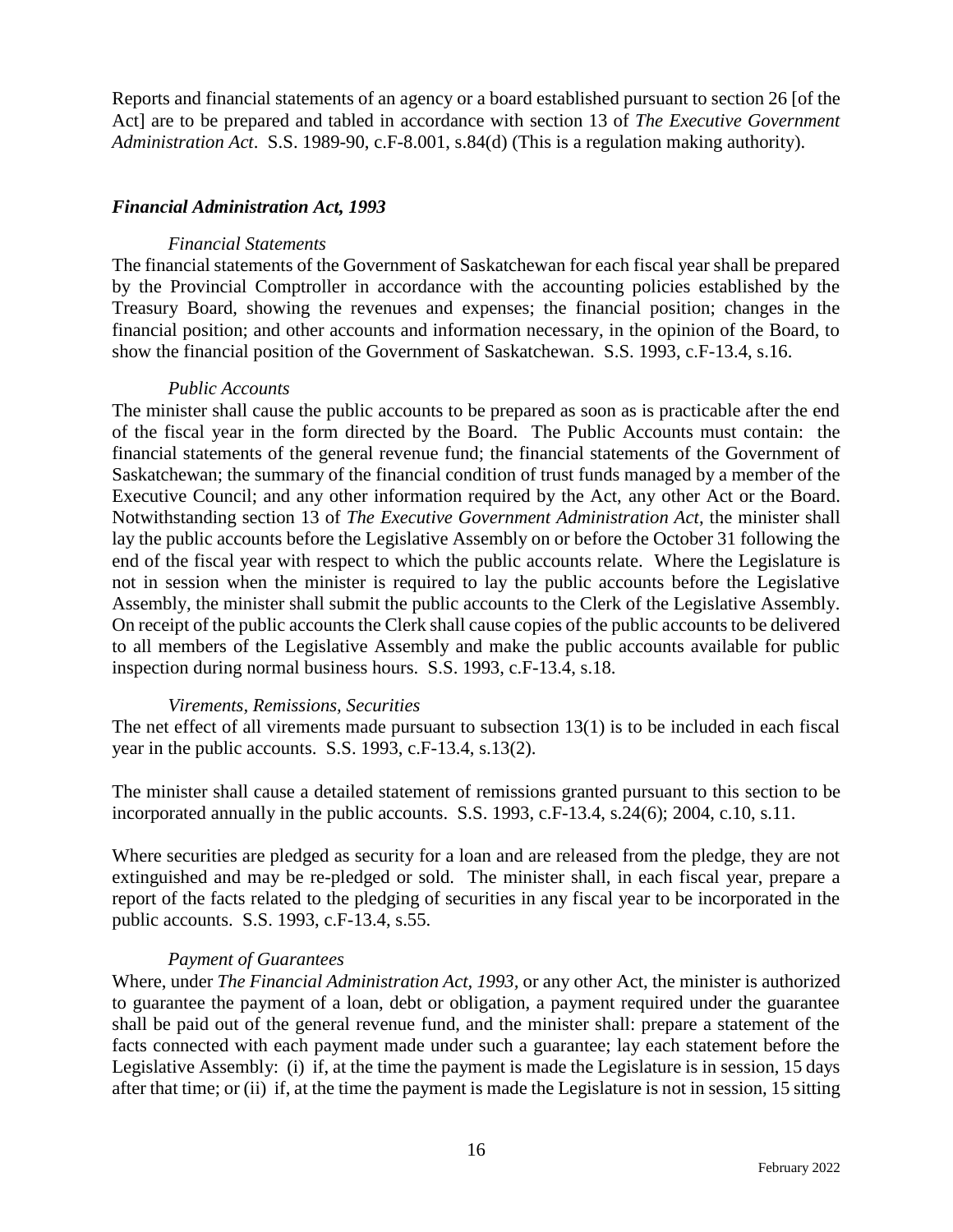days after the first sitting day of the next session of the Legislative Assembly. S.S. 1993, c.F-13.4, s.62.

#### *Public Employees Benefit Agency - programs*

In each fiscal year, the Public Employees Benefits Agency, in accordance with section 13 of *The Executive Government Administration Act*, shall prepare, in the form required by Treasury Board, and submit to the minister a financial statement showing the business of each designated benefits program for the preceding fiscal year. The minister shall, in accordance with section 13 of *The Executive Government Administration Act* lay before the Legislative Assembly each statement received by the minister. S.S. 1993, c.F-13.4, s.64.

#### *Public Employees Benefit Agency – revolving fund*

In each fiscal year the Department of Finance, in accordance with section 13 of *The Executive Government Administration Act*, shall prepare and submit to the minister a financial statement showing the business of the Public Employees Benefits Agency Revolving Fund for the preceding fiscal year. The minister, in accordance with section 13 of *The Executive Government Administration Act*, shall lay each statement received before the Legislative Assembly. S.S. 1993, c.F-13.4, s.65.

## *Forest Resources Management Act*

At least once every 10 years commencing on the day this Act comes into force [April 1, 1999], the Department of Environment and Resource Management shall prepare and submit to the minister a report on the state of provincial forests. The minister, in accordance with section 13 of *The Executive Government Administration Act*, shall lay before the Assembly each report prepared pursuant to subsection 9(1) of the Act. S.S. 1996, c.F-19.1, s.9

## *Freedom of Information and Protection of Privacy Act*

Within three months after the end of each fiscal year the [Information and Privacy] commissioner shall prepare and submit an annual report to the Speaker of the Assembly, and the Speaker shall cause the report to be laid before the Assembly in accordance with section 13 of *The Executive Government Administration Act*.

The minister [responsible for this Act] shall prepare and submit an annual report to the Speaker of the Assembly on the administration of this Act and the regulations within each government institution during the year, and the Speaker shall cause the report to be laid before the Assembly in accordance with section 13 of *The Executive Government Administration Act*. S.S. 1990-91, c.F-22.01, s.62 and 63.

## *Health Information Protection Act*

Within three months after the end of each fiscal year, the Information and Privacy Commissioner shall prepare and submit an annual report to the Speaker of the Assembly, and the Speaker shall cause the report to be laid before the Assembly in accordance with section 13 of *The Executive Government Administration Act.* S.S. 1999, c.H-0.021, s.60.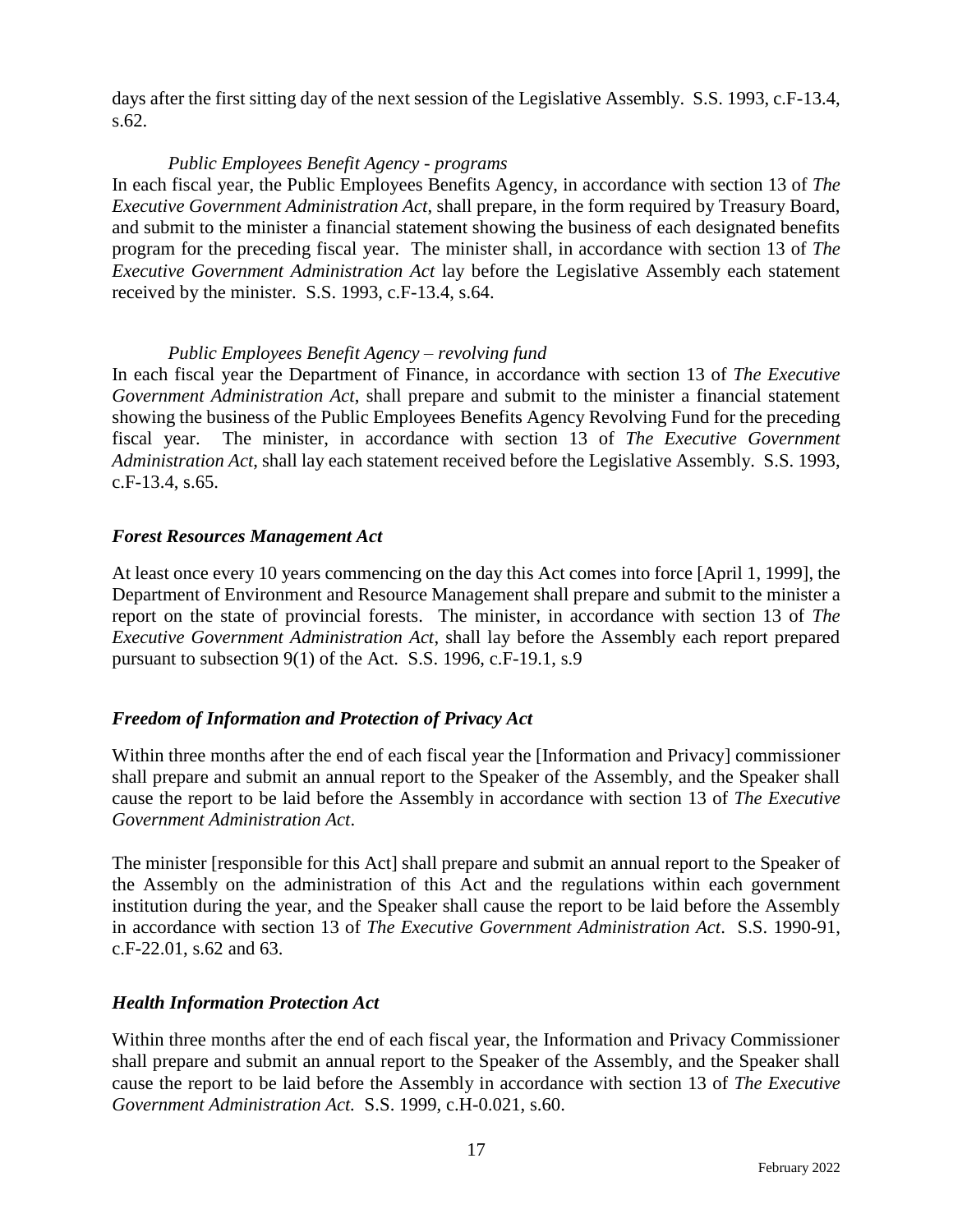#### *Law Reform Commission Act*

The Minister of Justice shall make and submit to the Lieutenant Governor in Council an annual report respecting any programs prepared by the [Law Reform Commission of Saskatchewan] and approved by him and any proposals for reform formulated by the commission pursuant to such programs, which report shall, in accordance with section 13 of *The Executive Government Administration Act* be laid before the Legislative Assembly. R.S.S. 1978, c.L-8, s.11; S.S. 1983, c.11, s.45(5).

#### *Legal Profession Act, 1990*

The Law Foundation shall annually prepare and submit to the minister and the society a report respecting the work performed by the foundation in the immediately preceding fiscal year in carrying out its purposes, and submit to the minister and the society the report of the auditor who has audited the accounts for its immediately preceding fiscal year. The reports submitted shall be laid before the Legislative Assembly by the minister in accordance with section 13 of *The Executive Government Administration Act*. S.S. 1990-91, c.L-10.1, s.79.

#### *Liquor Board Superannuation Act*

The Liquor Board Superannuation Commission shall, each year, transmit to the minister a report showing: the names of all employees who have retired or who have died during the last calendar year; the nature of their employment; the amount of salary payable to each at the time of retirement or death; the age of each at retirement or death; the cause of retirement in the case of anyone retiring before attaining the age of retirement; the amount of superannuation or other allowance granted in each case; its receipts and disbursements and balance sheet for the last calendar year; and with respect to any investments made under section 42, a statement of all securities in which moneys of the superannuation fund have been invested, a statement of such securities that have been so acquired during the last calendar year and a statement of all dispositions of such securities during that period. The minister in accordance with section 13 of *The Executive Government Administration Act* is to lay before the Legislative Assembly each report and statement received by him. R.S.S. 1978, c.L-19, s.54; S.S. 1993, c.45, s.49.

#### *Local Authority Freedom of Information and Protection of Privacy Act*

Within three months after the end of each fiscal year the [Information and Privacy] commissioner shall prepare and submit an annual report to the Speaker of the Assembly, and the Speaker shall cause the report to be laid before the Assembly in accordance with section 13 of *The Executive Government Administration Act*. The annual report of the commissioner is to provide details of the activities of the office in relation to the commissioner's responsibilities pursuant to this Act during that fiscal year and particularly concerning any instances where the recommendations made after a review have not been complied with. S.S. 1990-91, c.L-27.1, s.52.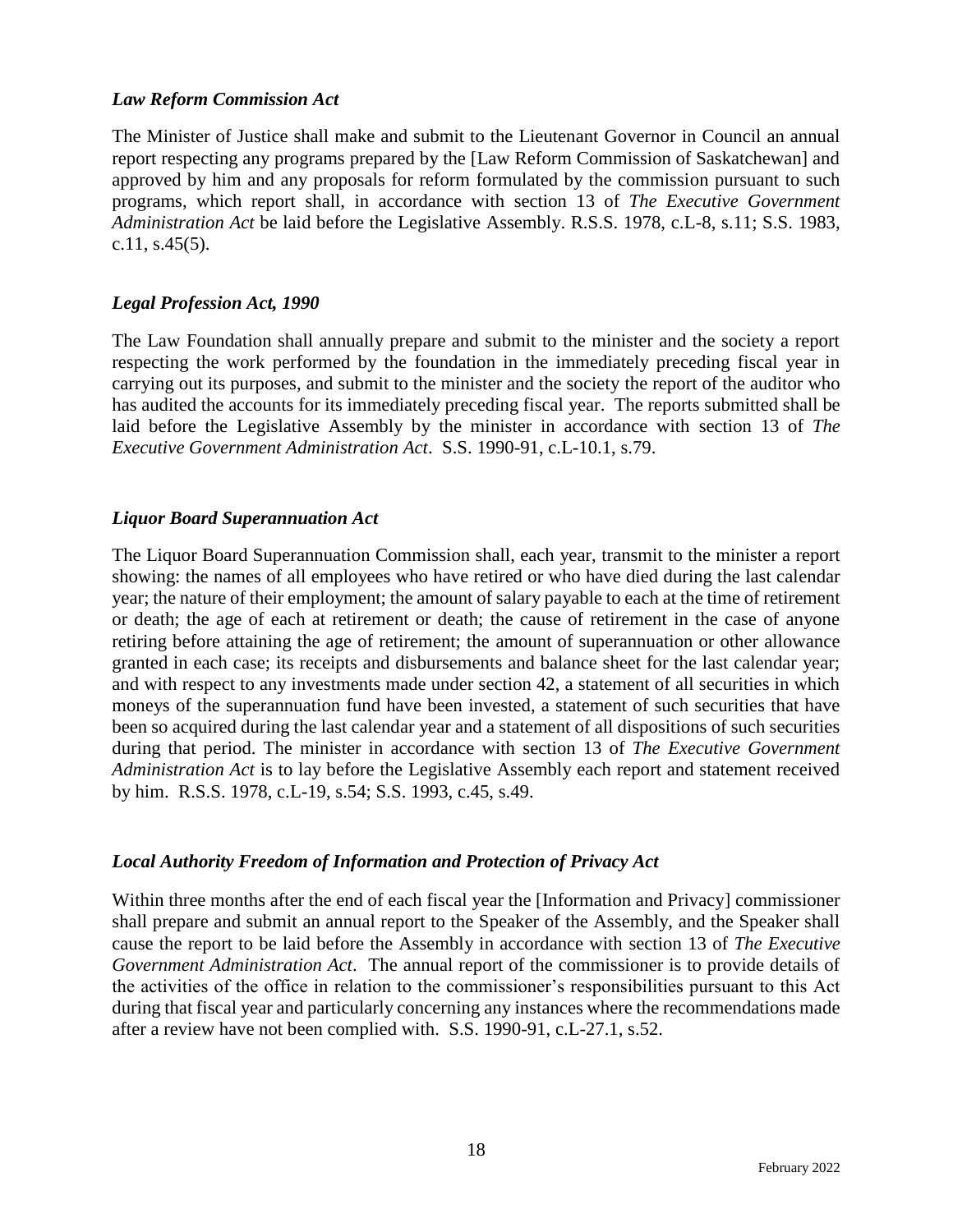#### *Management and Reduction of Greenhouse Gases Act*

The minister shall: a) monitor compliance with: (i) the greenhouse gas emission reduction targets established by the Lieutenant Governor in Council pursuant to this Act; and (ii) any other matters that the minister considers appropriate; and (b) prepare and issue reports respecting any matter governed by this Act that the minister considers in the public interest (2) The minister may use any indicators that the minister considers relevant in the preparation of a report. (3) In accordance with The Tabling of Documents Act, 1991, the minister shall lay before the Legislative Assembly each report prepared pursuant to this section. S.S. 2010 c. M-2.01, s.6.

In each fiscal year, the office shall, in accordance with *The Tabling of Documents Act, 1991*, submit to the minister an annual report on the activities of the office for the preceding fiscal year. The minister shall, in accordance with *The Tabling of Documents Act, 1991*, lay before the Legislative Assembly each report received by the minister pursuant to this section. S.S. 2010 c. M-2.01, s.16. (Not yet proclaimed).

#### *Saskatchewan Technology Fund*

With respect to each fiscal year of the technology fund, the minister shall, in accordance with section 13 of *The Executive Government Administration Act*, submit to the Lieutenant Governor in Council: (a) a report on the business of the technology fund for the preceding fiscal year; and (b) a financial statement showing the business of the technology fund for the preceding fiscal year, in any form that Treasury Board may require. The minister must, in accordance with section 13 of *The Executive Government Administration Act*, lay before the Legislative Assembly each report and statement mentioned in subsection (1). The Provincial Auditor or any other auditor or firm of auditors that the Lieutenant Governor in Council may appoint shall audit the accounts and transactions of the technology fund: (a) annually; and (b) at any other times that the Lieutenant Governor in Council may require. S.S. 2018 c.48, s.23.

Each special non-profit corporation shall, in accordance with *The Tabling of Documents Act, 1991*, submit to the minister: (a) a report on the activities of the special non-profit corporation for the preceding fiscal year; and (b) a financial statement showing the financial position of the special non-profit corporation for the preceding fiscal year in any form that may be required by the minister. The minister shall, in accordance with *The Tabling of Documents Act, 1991*, lay before the Legislative Assembly each report and statement received by the minister pursuant to this section. S.S. 2010 c. M-2.01, s.60.

#### *Members' Conflict of Interest Act*

In accordance with section 13 of *The Executive Government Administration Act*, the [Conflict of Interest] commissioner shall in each year submit to the Speaker an annual report describing the progress and activities of the commissioner in the previous year. In accordance with section 13 of *The Executive Government Administration Act* the Speaker shall lay before the Assembly each report received by the Speaker. S.S. 1993, c.M-11.11, s.25.

On receipt of an opinion of the commissioner pursuant to subsection 30(4) or 33(4), the Speaker shall lay the opinion before the Assembly as soon as is practicable if it is in session or, if it is not in session, at the next session. S.S. 1993, c.M-11.11, s.30(5) and 33(5).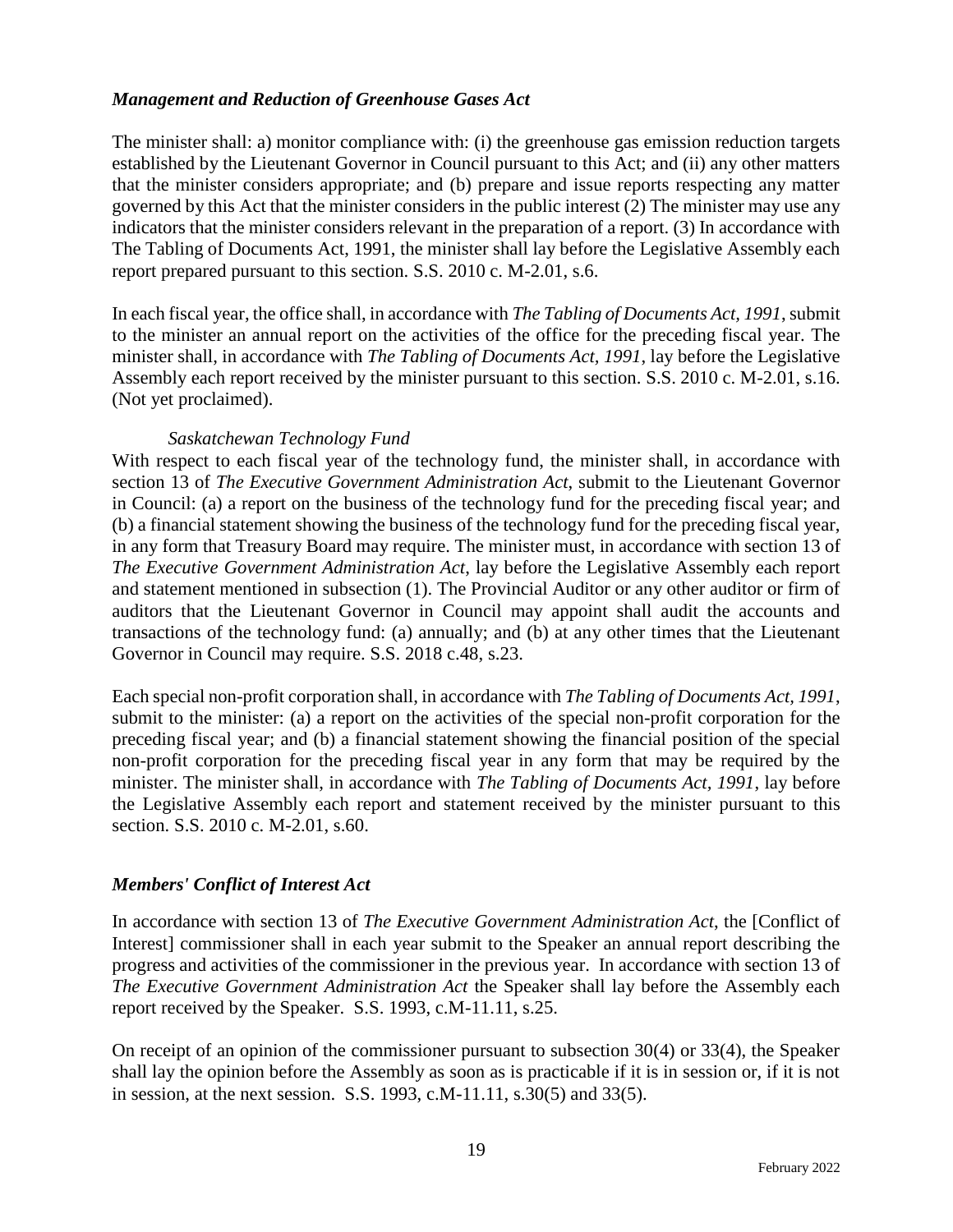If the Speaker is required by this Act to lay a report or document before the Assembly, and the Assembly is not in session when the Speaker receives the report or document, the Speaker shall provide the report or document to the Clerk of the Assembly within 15 days after the day the report or document is received. When the Clerk of the Assembly receives a report or document pursuant to this section, the Clerk shall, as soon as is possible: subject to subsection (5), cause a copy of the report or document to be delivered to each member of the Assembly; and make the report or document available for public inspection during normal business hours of the Clerk of the Assembly. If the Speaker receives a report pursuant to section 25 and submits that report to the Clerk of the Assembly pursuant to this section, the Speaker is deemed to have laid the report or document before the Assembly in accordance with section 13 of *The Executive Government Administration Act*. For the purposes of this section, the Assembly is not in session if it: is prorogued; or is adjourned for an indefinite period or to a day more that 15 days after the day the Speaker receives the report or document. The requirement in clause (2)(a) to deliver a copy of a report or document to the members of the Assembly does not apply in the period that: commences on the day an Assembly is dissolved; and ends on the first sitting day of the first session of the Assembly held after the general election held pursuant to *The Election Act, 1996* that follows the dissolution mentioned in clause (a). S.S. 2002, c.52, new section 33.1.

#### *Municipal Board Act*

The [Saskatchewan Municipal] board shall, in the month of January each year, prepare and submit to the minister, a report for the year ending on December 31 previous showing: the applications and appeals to the board and summaries of the decisions and orders made; the number and nature of the inquiries that the board has held of its own motion; any other matters addressed by the board; and any matters as the Lieutenant Governor in Council may prescribe.

The minister shall in accordance with section 13 of *The Executive Government Administration Act* lay before the Legislative Assembly each report required by him. S.S. 1988-89, c.M-23.2, s.63.

## *Municipal Employees' Pension Act*

The [Municipal Employees' Pension] commission shall in each fiscal year in accordance with section 13 of *The Executive Government Administration Act* prepare and submit to the minister a report of the Commission on its business for the preceding fiscal year and a financial statement showing the business for its preceding fiscal year in any form that may be required by Treasury Board. The minister shall in accordance with section 13 of *The Executive Government Administration Act* lay before the Legislative Assembly each report and statement received by the minister.

A report pursuant to subsection (1) is to set out the identity, by way of the commission's identification number, of each member to whom an allowance was granted or who died during the preceding fiscal year; the age of each member at retirement or death; the amount and type of each allowance granted; the length of service of each member listed pursuant to clause (a); the audited financial statements for the preceding fiscal year; the expenses incurred in the administration of this Act that were: paid by Saskatchewan; paid out of the fund; and any other information that the commission considers desirable. R.S.S. 1978, c.M-26, s.62; S.S. 1982-83, c.41, s.12; S.S. 1990- 91, c.23, s.15.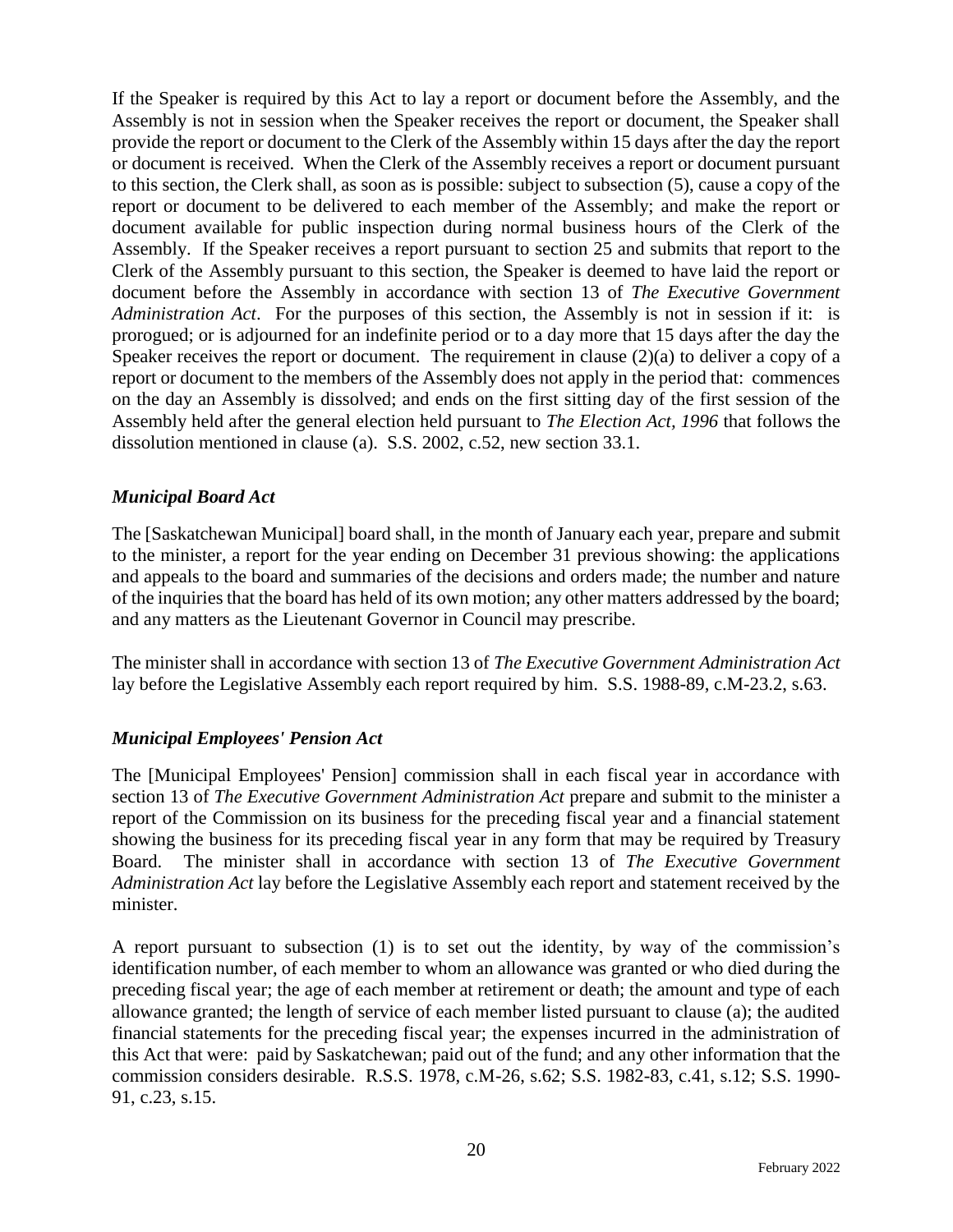#### *Municipal Tax Sharing (Potash) Act*

On or before March 1, in each fiscal year, the board shall cause to be prepared a report for the preceding fiscal year showing: the names of all taxing rural municipalities submitting payments to the board and the amounts of such payments; and the name of each rural and urban municipality participating in a tax sharing program under this Act and amount of any payment made by the board to each such municipality. In each fiscal year, the board in accordance with section 13 of *The Executive Government Administration Act* shall prepare and submit to the minister a financial statement showing the business of the board for the preceding fiscal year. In accordance with section 13 of *The Executive Government Administration Act*, the minister shall lay before the Legislative Assembly the report, including financial statements, received by the minister pursuant to subsections (2) and (4). R.S.S. 1978, c.M-34, s.11; S.S. 1991, c.T-1.1, s.29, 2014, c.E-19.1, s.62; 2018, c.25, s. 10.

#### *Natural Resources Act*

In each fiscal year, the department, in accordance with section 13 of *The Executive Government Administration Act*, shall prepare and submit to the minister a report respecting the business of the Commercial Revolving Fund [section 18], and the Fish and Wildlife Development Fund [section 20] for the preceding fiscal year; and a financial statement showing the business of those Funds for the preceding fiscal year in any form that may be required by Treasury Board. The minister, in accordance with section 13 of *The Executive Government Administration Act*, shall lay before the Assembly each report and each financial statement that is prepared. S.S. 1993, c.N-3.1, s.18, 20 and 22; S.S. 1994, c.42, s.5

#### *Ombudsman Act, 2012*

In accordance with section 13 of *The Executive Government Administration Act*, the Ombudsman shall submit to the Speaker each year an annual report describing the progress and activities of the Ombudsman in the previous year. The Speaker shall then lay before the Legislative Assembly each report received from the Ombudsman.

The Ombudsman may from time to time publish reports in the public interest or in the interest of any person, ministry, agency of the government or publicly-funded health entity regarding the exercise of his or her powers and the performance of his or her duties pursuant to this Act and on any particular case that he or she has investigated. S.S. 2012, c.O-3.2, s.38

## *Operation of Public Registry Statutes Act*

In accordance with section 13 of *The Executive Government Administration Act*, the minister shall lay before the Legislative Assembly every service agreement entered into by the minister within 90 days after the agreement is entered into. S.S. 2013, c.O-4.2, s. 4.

#### *Provincial Auditor Act*

Notwithstanding section 13 of *The Executive Government Administration Act*, the provincial auditor shall submit to the Speaker, as soon as is practicable, the annual report prepared pursuant to section 12, and any special report that is prepared by the provincial auditor pursuant to section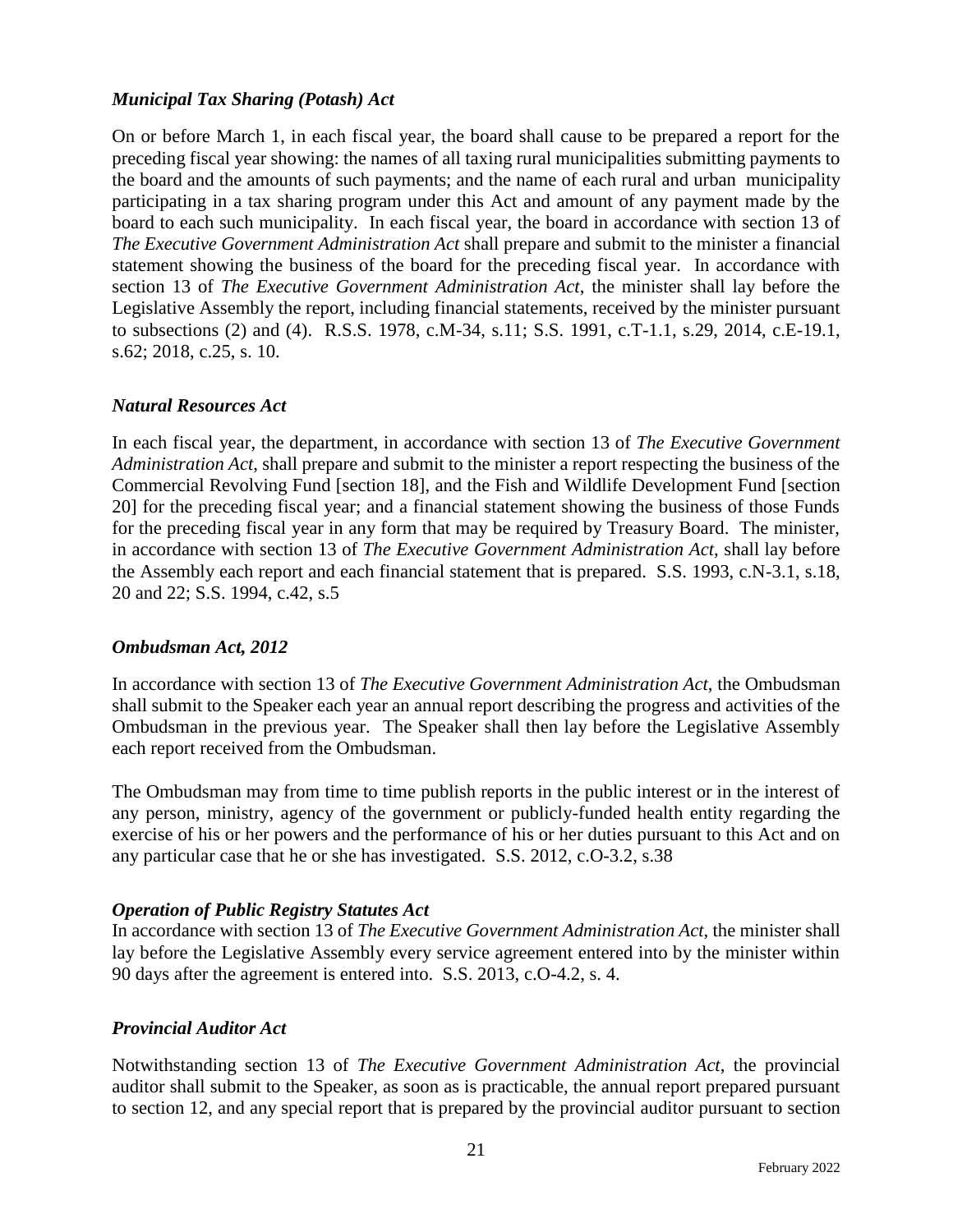13, and the Speaker shall, lay before the Legislative Assembly each report received by the Speaker as soon as is practicable after it is received. If the Legislature is not in session when the Speaker receives a report, the Speaker shall submit the report to the Clerk of the Legislative Assembly. When the Clerk of the Legislative Assembly receives a report pursuant to subsection (3), the Clerk shall, as soon as possible, subject to subsection (5), cause a copy of the report to be delivered to each member of the Legislative Assembly and make the report available for public inspection during normal business hours of the Clerk of the Legislative Assembly. Where the Speaker submits the reports referred to in subsection 14(1), to the Clerk of the Legislative Assembly pursuant to subsection (2), those reports shall be deemed referred to the Standing Committee of the Legislative Assembly on Public Accounts. S.S. 1994, c.44, s.2. (enacted new section 14).

Notwithstanding section 13 of *The Executive Government Administration Act*, the provincial auditor shall submit to the Speaker, as soon as is practicable, the report of any special assignment prepared pursuant to subsection 16(1) on the request of the Legislative Assembly. The Speaker shall, as soon as is practicable, lay before the Legislative Assembly each report received by him pursuant to clause (a). S.S. 1983, c.P-30.01, s.16.

## *Provincial Court Act, 1998*

The Minister of Finance shall, in each fiscal year, in accordance with section 13 of *The Executive Government Administration Act*, submit to the Lieutenant Governor in Council a report on the business of the Judges of the [Provincial Court Superannuation] Fund for the preceding fiscal year, and a financial statement showing the business of the fund, in any form that may be required by Treasury Board. The Minister of Finance shall, in accordance with section 13 of *The Executive Government Administration Act*, lay before the Legislative Assembly each report and statement submitted by the minister to the Lieutenant Governor in Council. S.S. 1998, c.P-30.11, s.34.

Where the [Judicial] Council recommends the removal or retirement of a judge, the minister shall, in accordance with section 13 of *The Executive Government Administration Act*, lay a copy of the [Judicial] Council's order and the Hearing Committee's report before the Assembly. S.S. 1998, c. P-30.11, s.62.

#### *Provincial Health Authority Act*

In each fiscal year, the provincial health authority shall, in accordance with section 13 of *The Executive Government Administration Act*, submit to the minister a report on its activities for the preceding fiscal year; and a financial statement showing its business for the preceding fiscal year in any form that may be required by Treasury Board.

Without limiting the generality of subsection (1), the report must contain: (a) financial information respecting any health care organizations with which the provincial health authority has an agreement pursuant to section 4-11 or 4-16; (b) prescribed information respecting the remuneration and benefits paid to the provincial health authority's members, officers and senior employees; and (c) any other information required by the minister.

The minister shall, in accordance with section 13 of *The Executive Government Administration Act*, lay before the Legislative Assembly each report and statement submitted to the minister pursuant to this section. S.S. 2017, c.P-30.3, s. 7-5.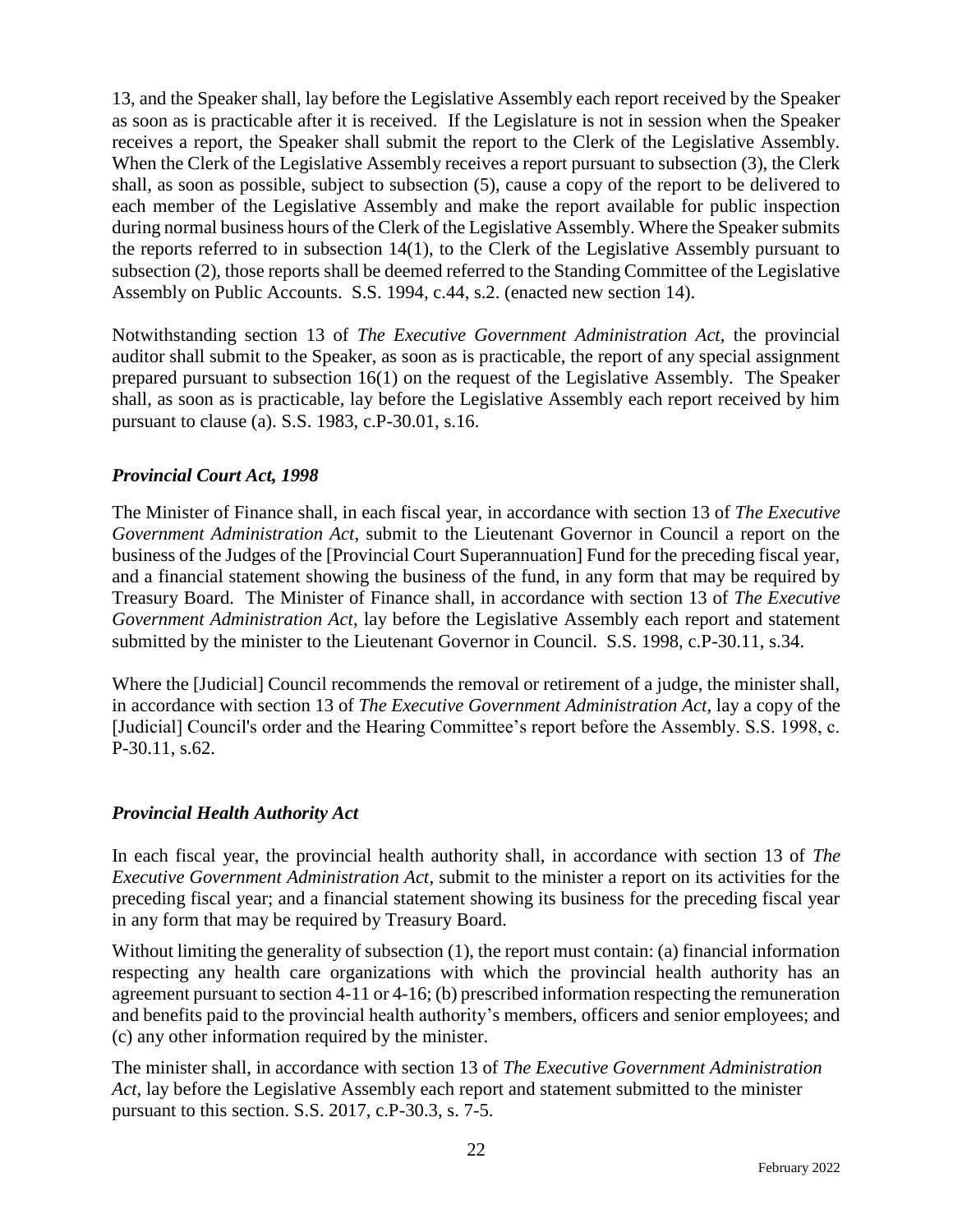#### *Public Employees Pension Plan Act*

In each fiscal year, the [Public Employee's Pension] board shall, in accordance with section 13 of *The Executive Government Administration Act*, prepare and submit to the minister a report on the activities of the board for the preceding fiscal year; and a financial statement showing the business of the board for the preceding fiscal year. The financial statement . . . is to be in the form required by Treasury Board. Notwithstanding section 46 of *The Superannuation (Supplementary Provisions) Act*, with respect to the fiscal year in which the Act comes into force, the board shall prepare one financial statement with respect to both the Public Employees (Government Contributory) Superannuation Fund and the Public Employees Pension Fund.

In accordance with section 13 of *The Executive Government Administration Act*, the minister shall lay before the Assembly each report and financial statement received by the minister pursuant to subsection 29(1). S.S. 1996, c.P-36.2, s.29.

#### *Public Interest Disclosure Act*

In each year the [Public Interest Disclosure Commissioner] commissioner, in accordance with section 13 of *The Executive Government Administration Act*, shall submit to the Speaker, who shall lay before the Assembly, an annual report that describes the progress and activities of the Commissioner in the previous year and sets out the number of disclosures received and the number acted on and not acted on, the number of investigations commenced, and if commenced, the results in a finding of wrongdoing, a description of the wrongdoing and recommendations or corrective actions taken or reasons for no corrective action, the number of recommendations the Commissioner has made and whether the recommendations were acted upon, an opinion of whether there are any systemic problems giving rise to wrongdoings and any recommendations for improvement.

The Commissioner, on making a special report, shall submit the special report to the Speaker who shall lay it before the Assembly. S.S. 2011, c.P-38.1, s.23, s.24.

In accordance with section 13 of *The Executive Government Administration Act*, the minister shall lay before the Legislative Assembly a report on all disclosures that have been made in the previous reporting period to the designated officers of all government institutions. Each report must include the number of disclosures received and the number acted on and not acted on; the number of investigations commenced as a result of a disclosure, and in a finding of wrongdoing, the description of the wrongdoing and either recommendations made or corrective actions taken and any reasons why no corrective action was taken in relation to the wrongdoing. S.S. 2011, c.P-38.1, s. 26.

#### *Public Service Superannuation Act*

The [Public Service Superannuation] board shall each year transmit to the member of the Executive Council who presides over the board a report showing the names of all employees who have retired from the service, or who have died during the last preceding fiscal year; the offices held by them or the nature of their employment respectively; the amount of salary payable to each at the time of retirement or death; the age of each at retirement or death; the cause of retirement in the case of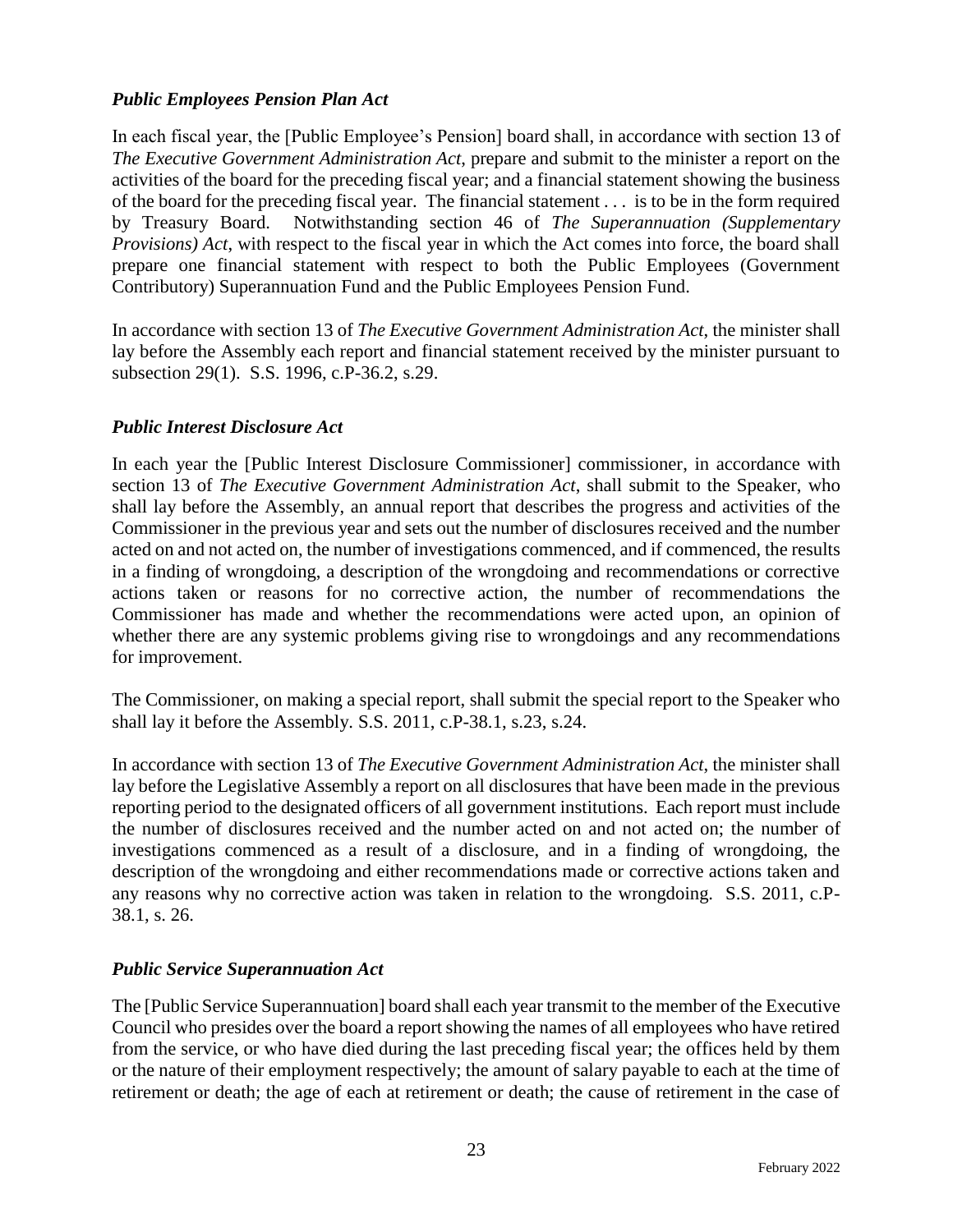any one retiring before attaining the age of retirement; the amount of superannuation or other allowance granted in each case; all regulations made under this Act.

The member of the Executive Council shall lay the board's report before the Legislative Assembly during the first 15 days of the then next ensuing session, or within 15 days after its receipt if the Legislature is then sitting, together with the complete statement of the finances of the board for the preceding fiscal year, showing in detail the moneys withheld by the Minister of Finance as contributions by employees and moneys paid out by him in respect of allowances or refunds of contributions. R.S.S. 1978, c.P-43, s.69; S.S. 1979, c.60, s.13.

## *Regional Parks Act, 2013*

The minister shall lay before the Legislative Assembly every *Regional Parks Administration Agreement* entered by the minister within 90 days after the agreement is entered into. S.S. 2013, c.R-9.11, s.5.

If requested by the minister, a regional park authority shall prepare and submit to the minister, in a form acceptable to the minister and within the time specified by the minister, an annual report on the operations and finances of the regional park authority as at December 31 of the previous year and a copy of a report respecting all outstanding borrowings and current investments of the regional park authority and the audited statement or the report on the review required pursuant to section 28 for the previous year.

In accordance with section 13 of *The Executive Government Administration Act*, the minister shall lay before the Legislative Assembly each report received by the minister pursuant to this section. A regional park authority shall provide to each municipality represented on the regional park authority a copy of every report that the regional park authority submits to the minister pursuant to this section. S.S. 2013, c.R-9.11, s.20.

## *Regulatory Modernization and Accountability Act*

In accordance with section 13 of *The Executive Government Administration Act*, the minister shall prepare and table before the Legislative Assembly a report that contains the prescribed information respecting the activities undertaken by the Government of Saskatchewan to modernize regulations. In addition the minister shall cause the report to be published in a manner that can reasonably be expected to bring the report to the attention of the public. S.S. 2013, c.R-16.3, s.3.

#### *Saskatchewan Farm Security Act*

In each year, the Farm Land Security Board, in accordance with section 13 of *The Executive Government Administration Act*, shall prepare and submit to the minister an annual report respecting the work performed by the Farm Land Security Board.

In each year, the Farm Tenure Arbitration Board, in accordance with section 13 of *The Executive Government Administration Act*, shall prepare and submit to the minister an annual report respecting the work performed by the Farm Tenure Arbitration Board.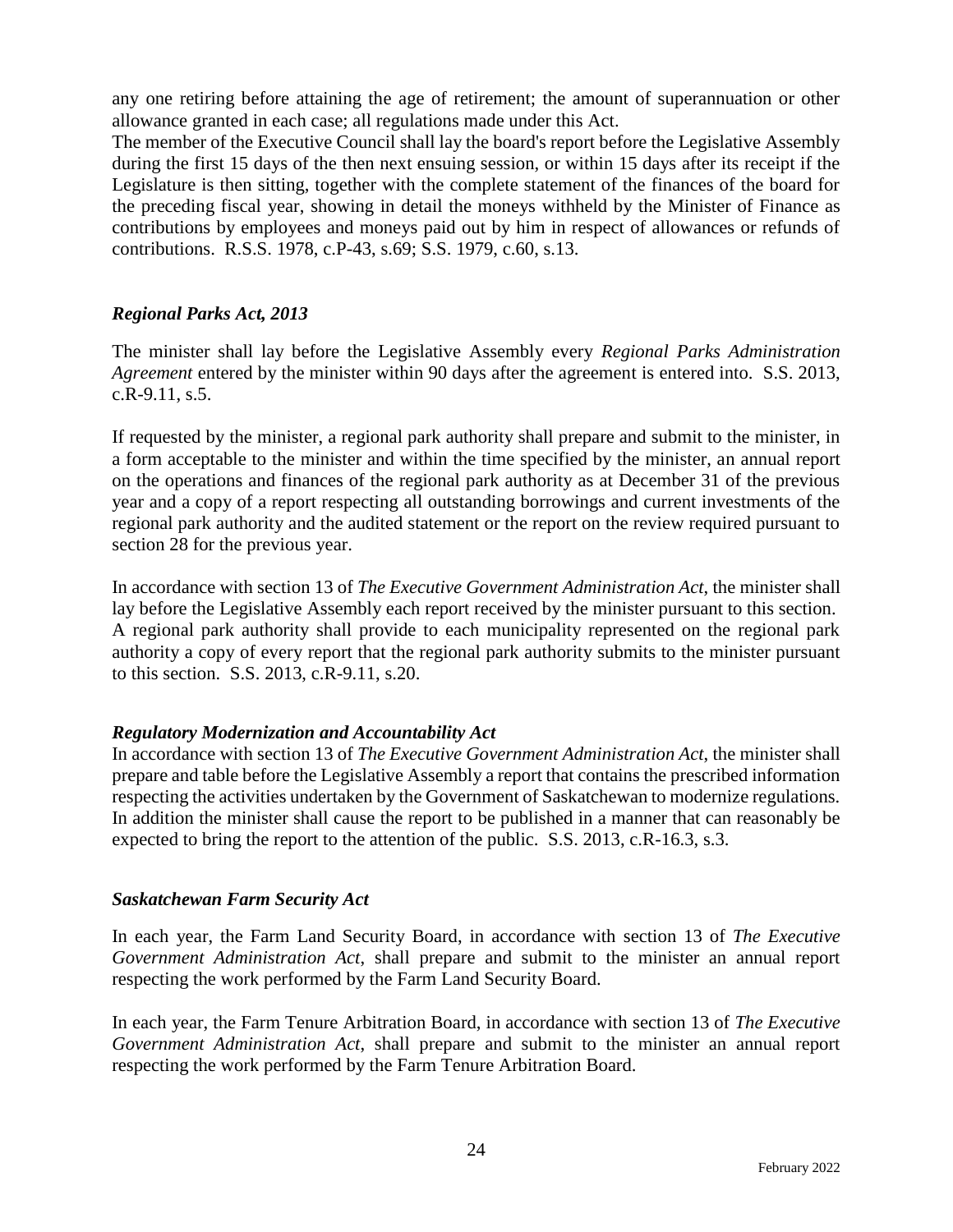In accordance with section 13 of *The Executive Government Administration Act* the minister shall lay before the Assembly each annual report received by the minister. S.S. 1988-89, c.S-17.1, s.108; S.S. 1992, c.74, s.19; S.S. 1993, c.51, s.15.

#### *Saskatchewan Pension Annuity Fund Act*

In each fiscal year, the [Public Employee Pension] board shall, in accordance with section 13 of *The Executive Government Administration Act*, prepare and submit to the minister: a report on the activities of the board for the preceding fiscal year; and a financial statement showing the business of the board for the preceding fiscal year. The financial statement . . . is to be in the form required by Treasury Board.

Notwithstanding section 46 of *The Superannuation (Supplementary Provisions) Act*, with respect to the fiscal year in which this Act comes into force, the board shall prepare one financial statement with respect to both the Public Employees (Government Contributory) Annuity Fund and the Saskatchewan Pension Annuity Fund.

In accordance with section 13 of *The Executive Government Administration Act*, the minister shall lay before the Assembly each report and financial statement received by the minister. S.S. 1996, c.S-32.12, s.15.

#### *Saskatchewan Public Safety Agency Act*

In each fiscal year, SPSA shall, in accordance with section 13 of *The Executive Government Administration Act*, submit to the minister: (a) a report of SPSA on its business for the preceding fiscal year; and (b) a financial statement showing the business of SPSA for the preceding fiscal year, in any form that may be required by Treasury Board.

In accordance with section 13 of *The Executive Government Administration Act*, the minister shall lay before the Legislative Assembly each report and financial statement submitted pursuant to subsection (1). S.S. 2019, S-32.4, s.4-6

#### *Social Services Administration Act –* [Formerly *Department of Social Services Act*]

The minister shall, in accordance with section 13 of *The Executive Government Administration Act*, submit to the Lieutenant Governor in Council an annual report respecting the work performed by the department. In each fiscal year, the department, in accordance with section 13 of *The Executive Government Administration Act*, shall prepare and submit to the minister a financial statement showing the business of the trust funds mentioned in section 13 for the preceding fiscal year. The financial statement is to be in a form required by Treasury Board.

In accordance with section 13 of *The Executive Government Administration Act*, the minister shall lay before the Assembly each report and financial statement received by the minister. R.S.S. 1979, c.S-52.01, s.17; S.S. 2014, c.E-13.1, s.62.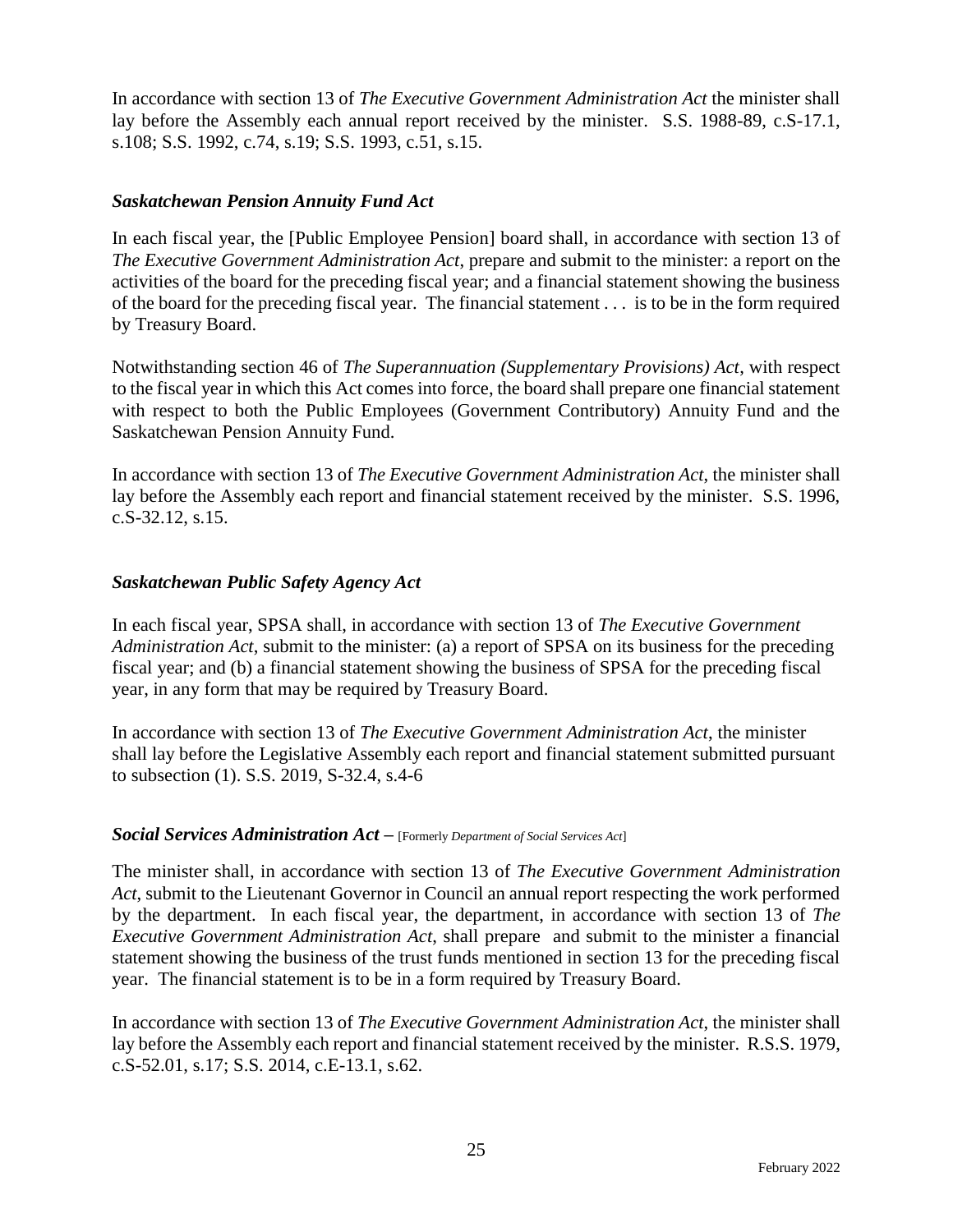#### *Student Assistance and Student Aid Fund Act, 1985*

The trustees [of the Saskatchewan Student Aid Fund] shall, in accordance with section 13 of *The Executive Government Administration Act,* prepare and submit to the minister a report respecting the administration of the fund in each fiscal year, including statements respecting the portions of the fund used respectively for loans, bursaries and scholarships.

The minister shall lay the report before the Legislative Assembly in accordance with section 13 of *The Executive Government Administration Act*. S.S. 1984-85-86, c.S-61.1, s.9.

#### *Teachers' Life Insurance (Government Contributory) Act*

The Teachers' Superannuation Commission shall transmit annually to the Minister of Education a report in respect of the preceding year showing: the sums paid pursuant to section 6; the sums withheld from school grants pursuant to section 7; the sums paid by teachers pursuant to regulations under clause (d) of subsection (2) of section 11; the number of claims made in respect of teachers insured; the amount paid in respect of those claims; the sums retained by a company pursuant to an agreement entered into under section 4; the sums paid for the conversion of insurance, pursuant to such an agreement; the number of insured teachers; the total amount of insurance in force.

The Minister of Education shall, in accordance with section 13 of *The Executive Government Administration Act* lay before the Legislative Assembly each report received by him under subsection (1). R.S.S. 1978, c.T-8, s.10.

## *Technical Safety Authority of Saskatchewan Act*

In accordance with section 13 of *The Executive Government Administration Act*, the minister shall lay before the Legislative Assembly a copy of each bylaw that the minister receives pursuant to clause (3)(b). *S.S.* 2010, c.T-9.2, s.7; 2014, c.E-13.1, s.62.

In accordance with section 13 of *The Executive Government Administration Act*, the minister shall lay before the Legislative Assembly every business plan provided to the minister pursuant to subsection (3). S.S. 2010, c.T-9.2, s.13; 2014, c.E-13.1, s.62.

In each fiscal year, the authority shall submit to the minister, in accordance with section 13 of *The Executive Government Administration Act* a report on the business of the authority for its preceding fiscal year and a financial statement on the business of the authority for its preceding fiscal year. In accordance with section 13 of *The Executive Government Administration Act*, the minister shall lay before the Legislative Assembly each report and financial statement that the minister receives. S.S. 2010, c.T-9.2, s.22; 2014, c.E-13.1, s.62.

In accordance with section 13 of *The Executive Government Administration Act*, the minister shall lay before the Legislative Assembly every safety standards agreement entered into by the minister within 90 days after the agreement is entered into. S.S. 2010, c.T-9.2, s.25; 2014, c.E-13.1, s.62.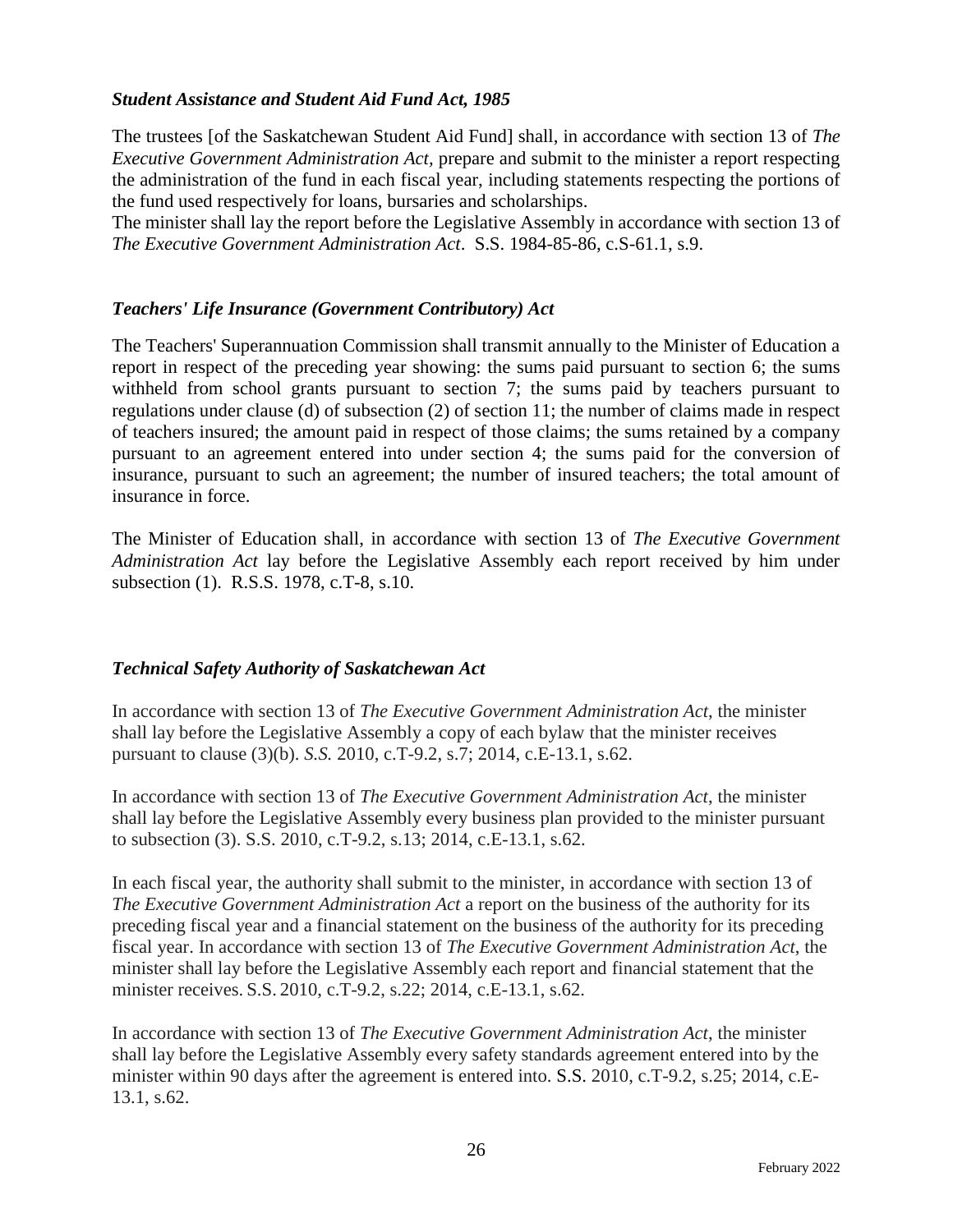#### *Trade Union Act*

In each fiscal year, the board shall, in accordance with section 13 of *The Executive Government and Administration Act*, submit to the minister an annual report on the activities of the board for the preceding fiscal year. The minister shall, in accordance with section 13 of *The Executive Government and Administration Act*, lay before the Legislative Assembly each report received by the minister. The annual report shall include the following information: (a) a list of all matters filed with the board; (b) a list of all decisions rendered by the board; (c) with respect to each decision listed: (i) the date the matter was initially filed; (ii) the date the matter was heard by the board; (iii) the members of the board that heard the matter; and (iv) the length of time between the last day of the hearing and the rendering of the decision; and (b) a summary, by member, of: (i) the number of decisions rendered; (ii) the type of decision whether interim or final disposition; and (iii) the average period between the last day of a hearing and the rendering of the decision for each type of decision. R.S.S. 1978, c.T-17, s.21.2; S.S. 2008, c.26, s.10 (new s.21.2)

## *University of Regina Act*

The board shall submit to the minister, on or before November 15 in each year, a report setting forth in detail all the receipts and expenditures for the board for its preceding fiscal year; and containing any other particulars that the Lieutenant Governor in Council or the minister may require.

The minister shall in accordance with section 13 of *The Executive Government Administration Act* lay before the Legislative Assembly each report and statement received. R.S.S. 1978, c.U-5, s.68; S.S. 1983, c.11, s.91.

#### *University of Saskatchewan Act, 1995*

On or before the November 15 following the end of each of its fiscal years, the University shall submit to the minister a report setting out the financial statements for its previous fiscal year; and setting out any other information that the minister or Lieutenant Governor in Council requires. The minister, in accordance with section 13 of *The Executive Government Administration Act*, shall lay before the Legislative Assembly each report received by him or her. S.S. 1995, c.U-6.1, s.89.

#### *Victims of Crime Act, 1995*

With respect to each fiscal year of the victims' fund, the minister shall, in accordance with section 13 of *The Executive Government Administration Act,* submit to the Lieutenant Governor in Council a report on the business of the fund for the preceding fiscal year, and a financial statement showing the business of the fund for the preceding fiscal year, in any form that Treasury Board may require. The minister shall, in accordance with section 13 of *The Executive Government Administration Act*, lay before the Legislative Assembly each report and statement. S.S. 1995, c.V-6.011, s.6(6) & (7).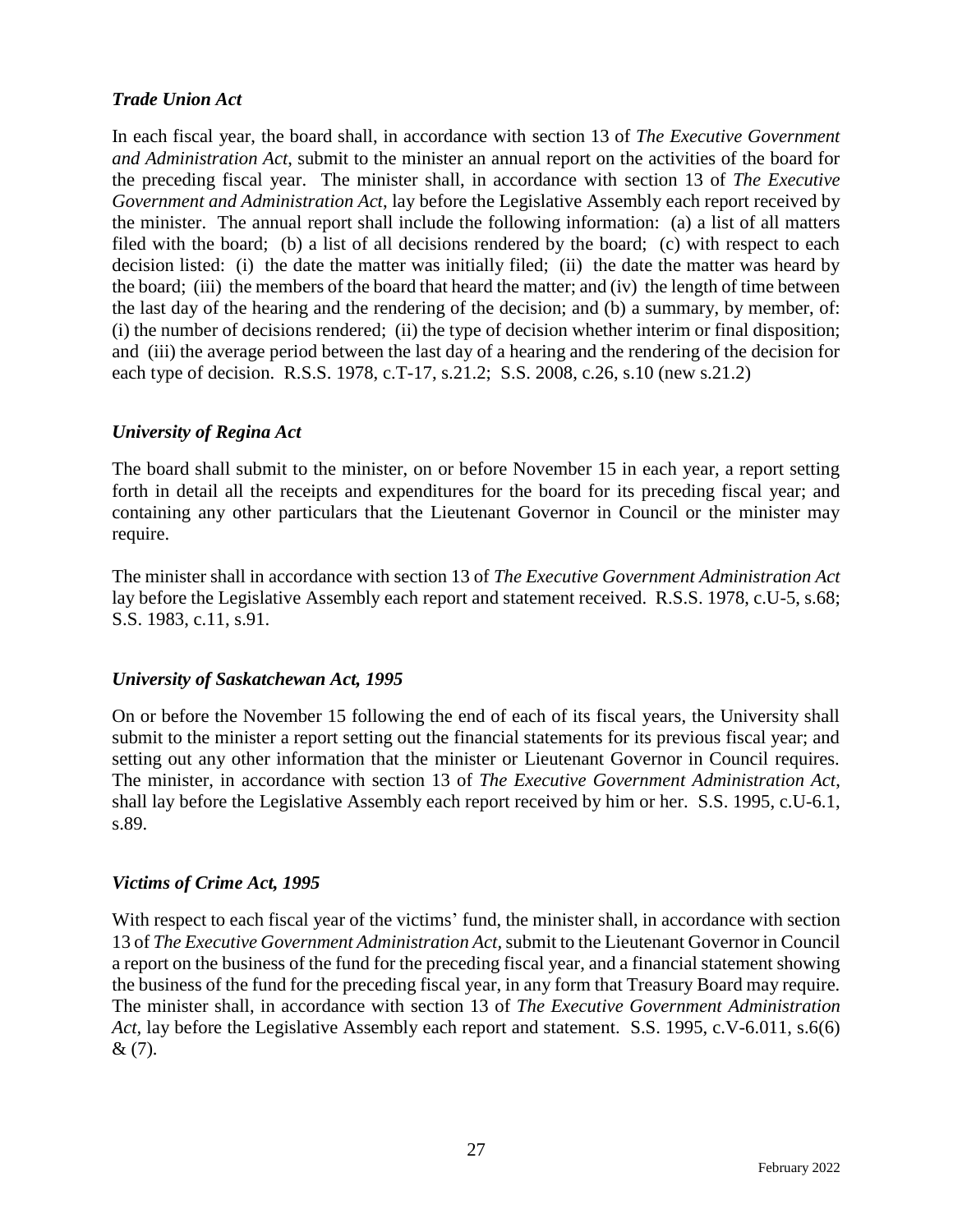#### *Western Development Museum Act*

The board shall, in each fiscal year, in accordance with section 13 of *The Executive Government Administration Act* submit to the Lieutenant Governor in Council a report of the board upon its business for the immediately preceding fiscal year and a financial statement showing the business of the board for the fiscal year mentioned in clause (a) in such form as may be required by Treasury Board. The report and statement shall be laid before the Legislative Assembly in accordance with section 13 of *The Executive Government Administration Act*. R.S.S. 1978, c.W-12, s.21.

## **CROWN CORPORATIONS**

*The Crown Corporations Act, 1993* is of broad application to most Crown Corporations, select provisions of that Act are reproduced here. Following this is a list of Legislation which specifically require certain Crown Corporations to table a report or statement.

#### *Crown Corporations Act, 1993*

After the creation of a CIC Crown corporation, the member of the Executive Council responsible for the CIC Crown corporation shall, in accordance with section 13 of *The Executive Government Administration Act*, lay before the Legislative Assembly a report setting out: (a) the name of the CIC Crown corporation; (b) the objects and purposes of the CIC Crown corporation; and (c) the location of the CIC Crown corporation's head office. S.S. 1993, c.C-50.101, s.12(3).

After the creation of a Treasury Board Crown corporation, the member of the Executive Council responsible for the Treasury Board Crown corporation shall, in accordance with section 13 of *The Executive Government Administration Act*, lay before the Legislative Assembly a report setting out: (a) the name of the Treasury Board Crown corporation; (b) the objects and purposes of the Treasury Board Crown corporation; and (c) the location of the Treasury Board Crown corporation's head office. S.S. 1993, c.C-50.101, s.15(3).

The member of the Executive Council responsible for a Crown corporation or designated subsidiary Crown corporation that acquires securities pursuant to this section shall, in accordance with section 13 of *The Executive Government Administration Act*, lay before the Legislative Assembly a copy of any contract pursuant to which the shares, bonds, debentures or other securities were acquired, and any member of the Executive Council who acquires any shares, bonds, debentures or other securities pursuant to this section shall, in accordance with section 13 of *The Executive Government Administration Act*, lay before the Legislative Assembly a copy of any contract pursuant to which the shares, bonds, debentures or other securities were acquired. S.S. 1993, c.C-50.101, s.29(6) and (7).

Where, in the opinion of the member of the Executive Council responsible for laying the contract before the Legislative Assembly, complying with subsection (6) or (7) would be detrimental to the commercial interests of the Crown including any Crown corporation or designated subsidiary Crown corporation, the member of the Executive Council is not required to comply with subsection (6) or (7), as the case may be. S.S. 2000, c.39, s.29(7.1)

Where a Crown corporation or any designated subsidiary Crown corporation incorporates a body corporate, the minister responsible for the Crown corporation or the designated subsidiary Crown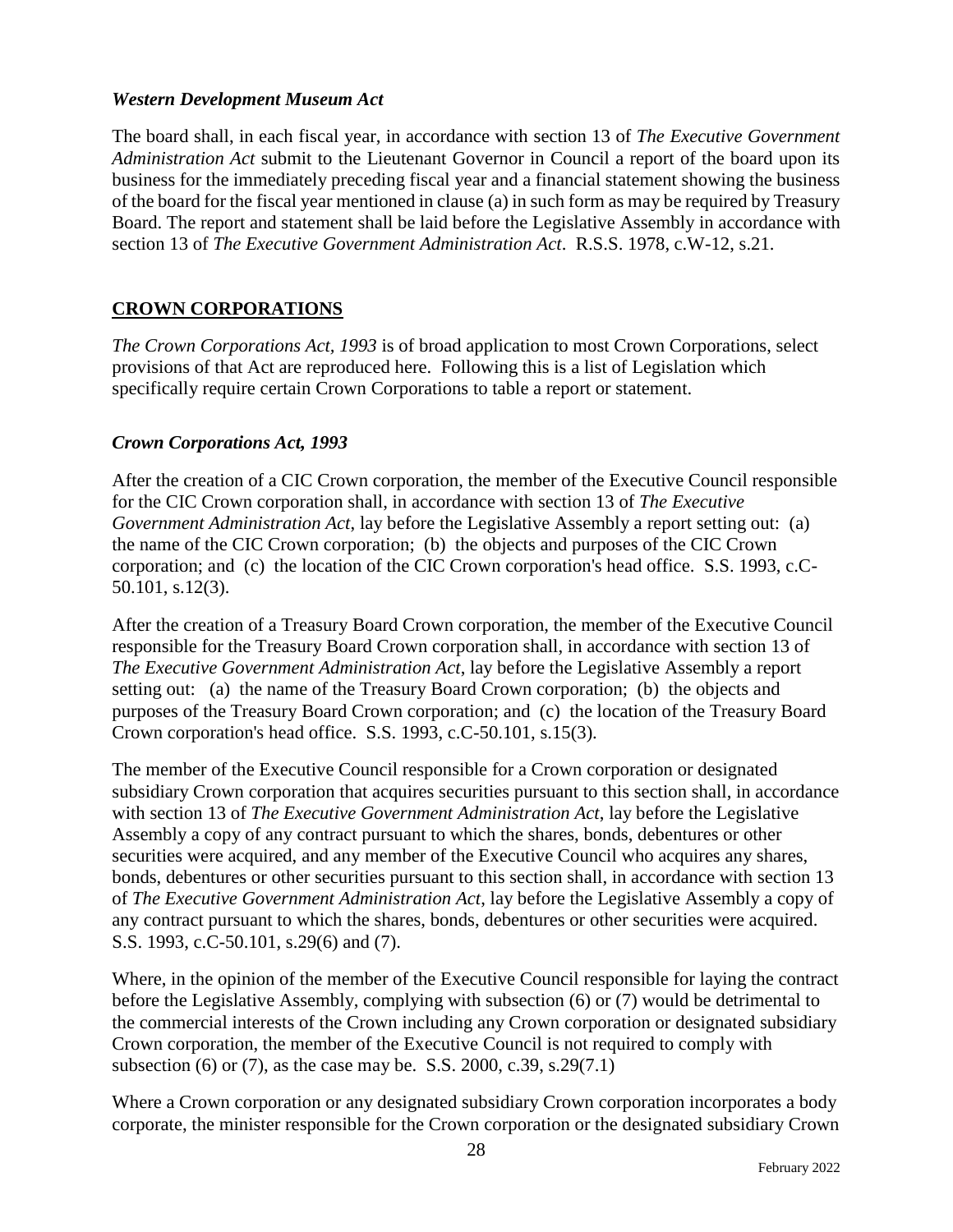corporation shall, in accordance with section 13 of *The Executive Government Administration Act*, lay before the Legislative Assembly a report outlining the name of the body corporate and the reasons for its incorporation. S.S. 1993, c.C-50.101, s.30(3).

**34**(1) Subject to subsection (2), every Crown corporation and every designated subsidiary Crown corporation in each fiscal year shall, within 90 days of the end of its preceding fiscal year, submit to the member of the Executive Council responsible for the Crown corporation or designated subsidiary Crown corporation, in accordance with section 13 of *The Executive Government Administration Act*: (a) a report on its business for its preceding fiscal year; and (b) a financial statement showing its business for its preceding fiscal year in any form that may be required by Treasury Board.

(2) Notwithstanding section 13 of *The Executive Government Administration Act*, CIC shall submit to the minister the report and financial statement required pursuant to subsection (1) on or before the April 30 following its fiscal year end.

(3) The member of the Executive Council mentioned in subsection (1), in accordance with section 13 of *The Executive Government Administration Act*, shall lay before the Legislative Assembly each report and statement received by him or her pursuant to subsection (1). S.S. 1993, c.C-50.101, s.34.

**35**(1) Where a person is required by this Act to lay a report or document before the Legislative Assembly in accordance with section 13 of *The Executive Government Administration Act*, and the Legislative Assembly is not in session when the person received the report or document, the person required to lay the report or document shall submit the report or document to the Clerk of the Legislative Assembly within 15 days of the day the report or document was received.

(2) When the Clerk of the Legislative Assembly receives a report or document pursuant to this section, the Clerk shall, as soon as is possible: (a) subject to subsection (5), cause a copy of the report or document to be delivered to each member of the Legislative Assembly who is a member of the Standing Committee of the Legislative Assembly on Crown Corporations; and (b) make the report or document available for public inspection during normal business hours of the Clerk of the Legislative Assembly.

(3) If a person required to lay a report or document before the Legislative Assembly submits the report or document to the Clerk of the Legislative Assembly pursuant to this section, the person is deemed to have laid the report or document before the Legislative Assembly in accordance with section 13 of *The Executive Government Administration Act*.

(4) For the purposes of this section, the Legislative Assembly is not in session where it: (a) is prorogued; or (b) is adjourned for an indefinite period or to a day more than 15 days after the day the person required to lay a report or document receives the report or document.

(5) The requirement in clause (2)(a) to deliver a copy of a report or document to the members of the Legislative Assembly who are members of the Standing Committee of the Legislative Assembly on Crown Corporations does not apply in the period that: (a) commences on the day a Legislative Assembly is dissolved: and (b) ends on the first sitting day of the first session of the Legislative Assembly held after the general election held pursuant to *The Election Act, 1996* that follows the dissolution mentioned in clause (a). S.S. 1993, c.C-50.101, s.35; S.S. 1996, c.E-6.01, s.288.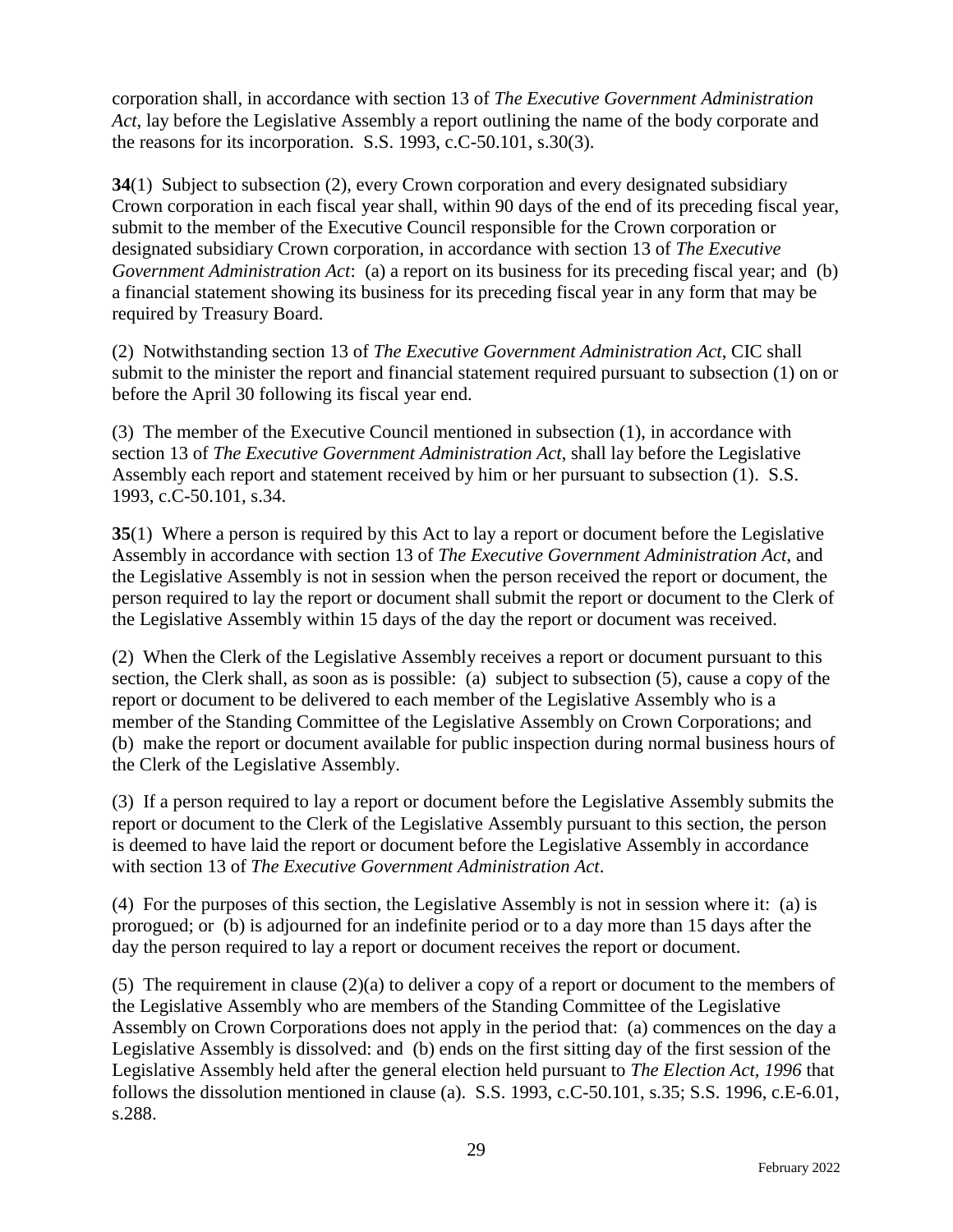#### **LEGISLATION WHICH SPECIFICALLY REQUIRES CERTAIN CROWN CORPORATIONS TO TABLE A REPORT OR STATEMENT**

#### *Agricultural Credit Corporation of Saskatchewan Act*

The Agricultural Credit Corporation of Saskatchewan shall prepare and submit to the minister a report and a financial statement showing the business of the corporation for each fiscal year. The Minister shall table the report in accordance with section 13 of *The Executive Government Administration Act*. S.S. 1983-84, c.A-8.1, s.27.

#### *Agricultural Safety Net Act*

In each fiscal year, the corporation, in accordance with section 13 of *The Executive Government Administration Act*, shall prepare and submit to the minister: (a) a report on the activities of: (i) the corporation in its role as administrator of gross revenue insurance programs; and (ii) the revenue insurance fund; for the preceding fiscal year; and (b) a financial statement for: (i) the corporation in its role as administrator of gross revenue insurance programs; and (ii) the revenue insurance fund for the preceding fiscal year.

In accordance with section 13 of *The Executive Government Administration Act*, the minister shall lay before the Assembly each report and financial statement received by the minister pursuant to subsection (1). S.S. 1990-91, c.A-14.2, s.7; 2014, c.E-13.1, s.62.

#### *Automobile Accident Insurance Act*

In each fiscal year the minister shall in accordance with section 13 of *The Executive Government Administration Act*, submit to the Lieutenant Governor in Council a report and a financial statement showing the business of the Saskatchewan Auto Fund for its preceding fiscal year and lay before the Legislative Assembly each report and financial statement so prepared. R.S.S. 1978, c.A-35, s.94; S.S. 1983-84, c.1, s.5.

#### *Crown Investments Corporation Act, 1993*

Subject to subsection (2), every Crown corporation and every designated subsidiary Crown corporation in each fiscal year shall, within 90 days of the end of its preceding fiscal year, submit to the member of the Executive Council responsible for the Crown corporation or designated subsidiary Crown corporation, in accordance with section 13 of *The Executive Government Administration Act*: (a) a report on its business for its preceding fiscal year; and (b) a financial statement showing its business for its preceding fiscal year in any form that may be required by Treasury Board.

Notwithstanding section 13 of *The Executive Government Administration Act*, CIC shall submit to the minister the report and financial statement required pursuant to subsection (1) on or before the  $120<sup>th</sup>$  day following its fiscal year end.

The member of the Executive Council mentioned in subsection (1), in accordance with section 13 of *The Executive Government Administration Act*, shall lay before the Legislative Assembly each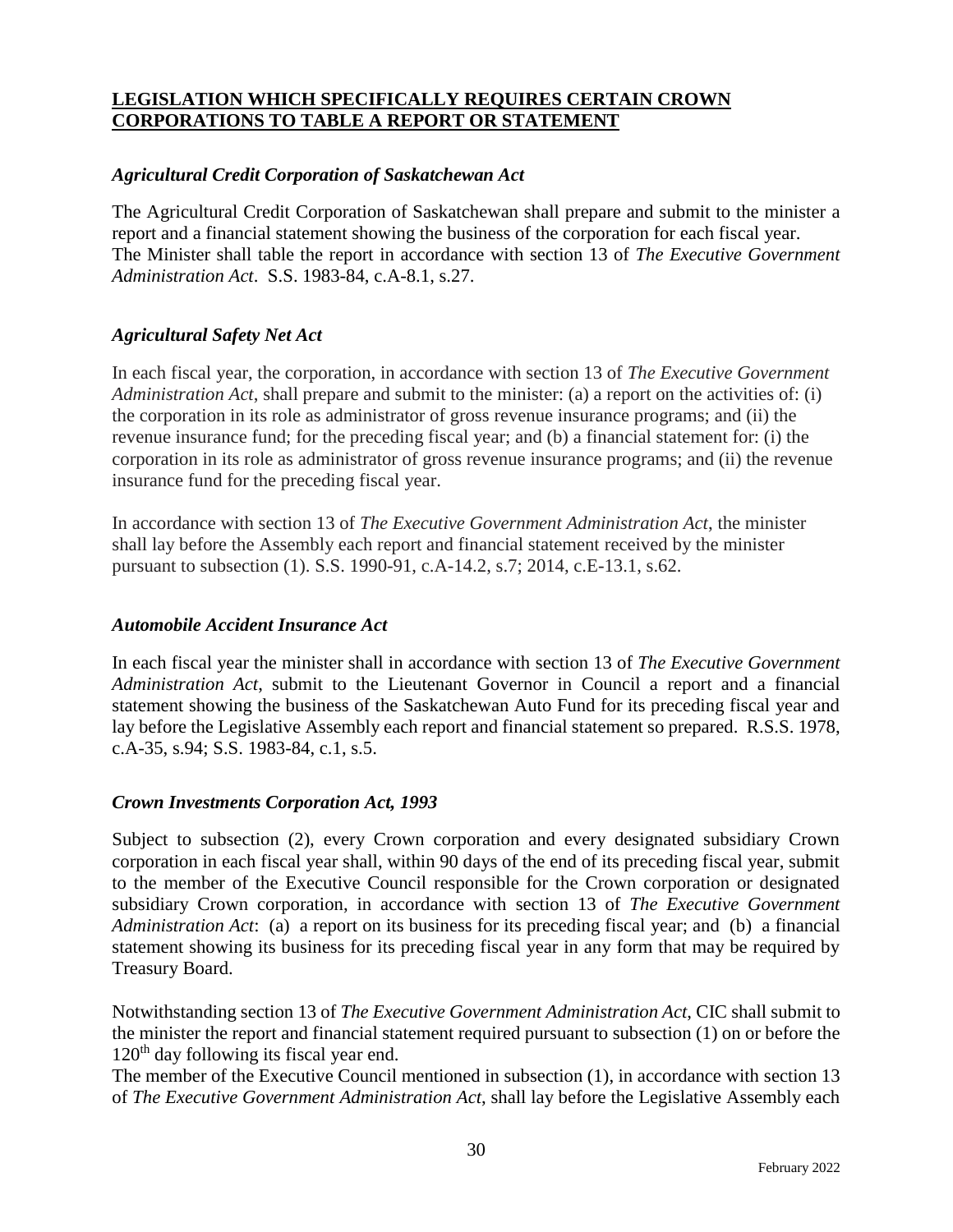report and statement received by him or her pursuant to subsection (1). S.S. 1993, c.C-50.101, s.34.

## *Municipal Financing Corporation Act*

The Provincial Auditor or any other auditor or firm of auditors that the Lieutenant Governor in Council may appoint shall: annually; and at any other time that the Lieutenant Governor in Council may require; audit the accounts and financial statements of the Municipal Financing Corporation of Saskatchewan. The audit report prepared . . . shall be laid before the Legislative Assembly in accordance with section 13 of *The Executive Government Administration Act*. R.S.S. 1978, c.M-28, s.25; S.S. 1986-87-88, c.27, s.6.

There shall be submitted annually to the Lieutenant Governor in Council a report of the corporation respecting its business for the immediately preceding fiscal year and a financial statement showing the business of the corporation for that fiscal year, in such form as may be required by Treasury Board. The report and statement shall be laid before the Legislative Assembly in accordance with section 13 of *The Executive Government Administration Act*. R.S.S. 1978, c.M-28, s.26.

## *Power Corporation Act*

A copy of any contract entered into under the authority of subsection 12(1) shall be laid before the Legislative Assembly in accordance with section 13 of *The Executive Government Administration Act*. R.S.S. 1978, c.P-19, s.12(4); S.S. 1991, c.T-1.1, s.37.

Saskatchewan Power Corporation shall prepare and submit its annual report and financial statements in accordance with *The Crown Corporations Act, 1993*. R.S.S. 1978, c.P-19, s.62(1) and (2); S.S. 1993, c.C-50.101, s.51(11)

## *Saskatchewan Crop Insurance Corporation Act*

In each fiscal year, the [Saskatchewan Crop Insurance] corporation shall, in accordance with section 13 of *The Executive Government Administration Act*, submit to the minister a report on its business and a report on the activities of the Saskatchewan Crop Insurance Fund and the Agricultural Income Stabilization Fund for the preceding fiscal year. It shall also submit a financial statement showing the business of the corporation, the Saskatchewan Crop Insurance Fund and the Agricultural Income Stabilization Fund for the preceding fiscal year in any form required by Treasury Board.

The minister shall, in accordance with section 13 of *The Executive Government Administration Act*, lay these reports before the Legislative Assembly. S.S. 2012, c.S-12.1, s.25

## *Saskatchewan Gaming Corporation Act*

## *Métis Development Fund*

The member of the Executive Council who is to receive the annual report and financial statement of the fund pursuant to this Part shall, within 15 days after receiving those documents, lay those documents before the Legislative Assembly. If the Legislative Assembly is not sitting when a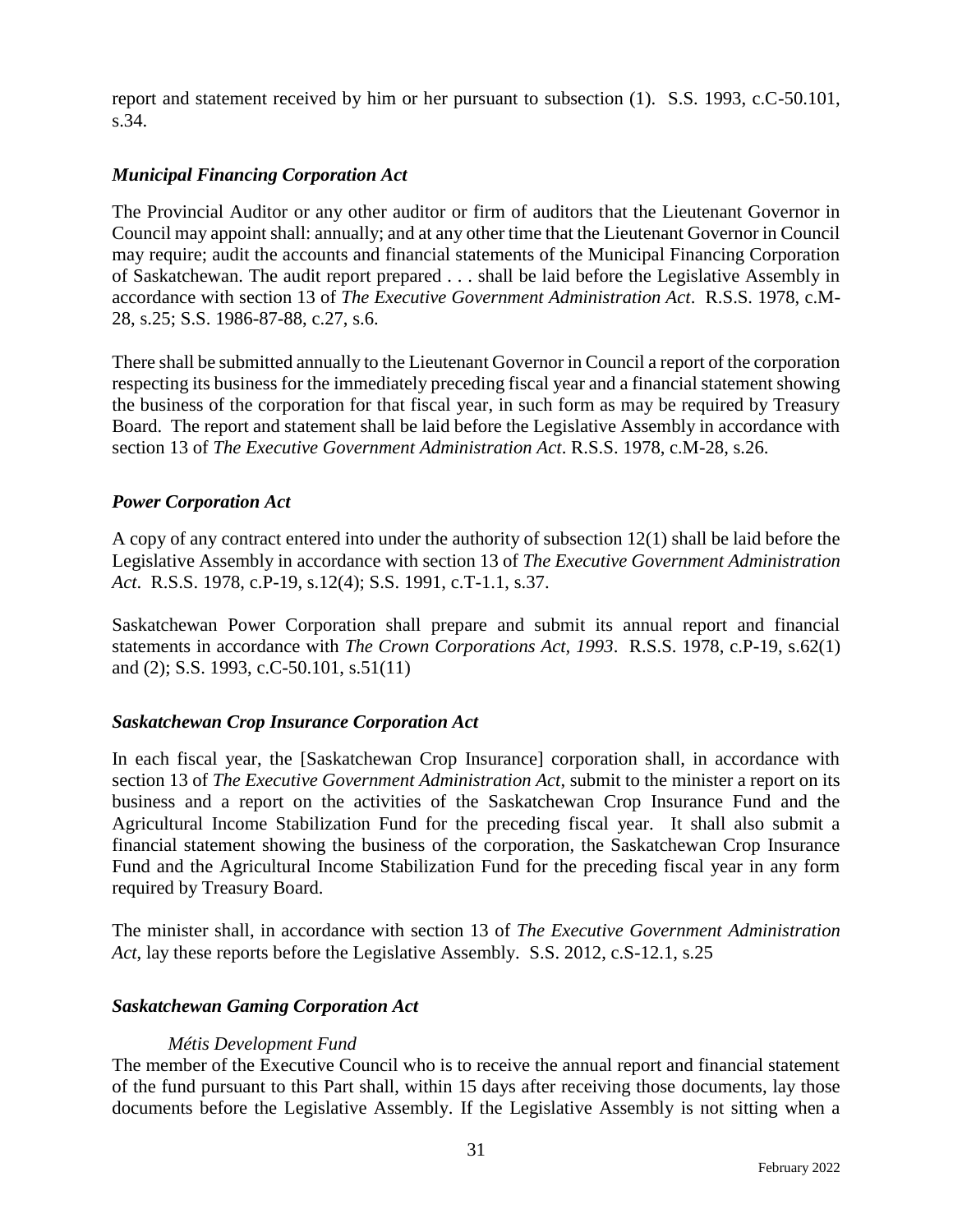document is received by the member of the Executive Council, the member shall submit the document to the Clerk of the Legislative Assembly. Where the Clerk of the Legislative Assembly receives a document, the Clerk shall cause a copy of the document to be delivered to each member of the Legislative Assembly; and make the document available for public inspection during normal business hours of the Clerk of the Legislative Assembly. The requirement to deliver a copy of a document to the members of the Legislative Assembly does not apply in the period that commences on the day a Legislative Assembly is dissolved and ends on the day fixed for making the return to the writ for the general election held pursuant to *The Election Act, 1996* that follows the dissolution. If a document is submitted to the Clerk of the Legislative Assembly the document is deemed to have been laid before the Legislative Assembly. S.S. 2001, c.S-39, s.3 [new section 25.9].

#### *Community Initiatives Fund*

In each fiscal year, the board of trustees shall, in accordance with section 13 of *The Executive Government Administration Act*, prepare and submit to the Minister: a report, including the report of the auditor, on the activities of the fund for the preceding fiscal year; and a financial statement setting out the revenues and expenditures of the fund for the preceding fiscal year, in the form required by Treasury Board. In accordance with section 13 of *The Executive Government Administration Act*, the Minister shall lay before the Legislative Assembly each report and financial statement that the minister receives pursuant to subsection (1). S.S. 2001, c.S-39, s.9 [new section 34].

#### *Saskatchewan Government Insurance Act, 1980*

The corporation [Saskatchewan Government Insurance] shall prepare and submit its annual report and financial statements in accordance with *The Crown Corporations Act, 1993*. S.S. 1979-80, c.S-19.1, s.19(1) and (2); S.S. 1993, c.C-50.101, s.53(5).

## *Saskatchewan Housing Corporation Act*

In each fiscal year, the corporation, in accordance with section 13 of *The Executive Government Administration Act,* shall prepare and submit to the minister a report on the activities of the corporation and a financial statement showing the business of the corporation for the preceding fiscal year. The financial statement is to be in the form required by Treasury Board.

In accordance with section 13 of *The Executive Government Administration Act,* the minister shall lay before the Legislative Assembly each report and financial statement received by the minister pursuant to subsection 53(1) of the Act. R.S.S. 1978, c.S-24, s.53; S.S. 1995, c.31, s.15.

#### *Saskatchewan Opportunities Corporation Act*

Notwithstanding any other Act, the corporation shall not incorporate any body corporate without the prior approval of the Lieutenant Governor in Council. Where the corporation incorporates a body corporate, the minister shall cause a notice of the incorporation to be published in the Gazette and shall, in accordance with section 13 of *The Executive Government Administration Act,* lay before the Legislative Assembly a report outlining the name of the body corporate and the reasons for its incorporation. S.S. 1994, c.S-32.11, s.18.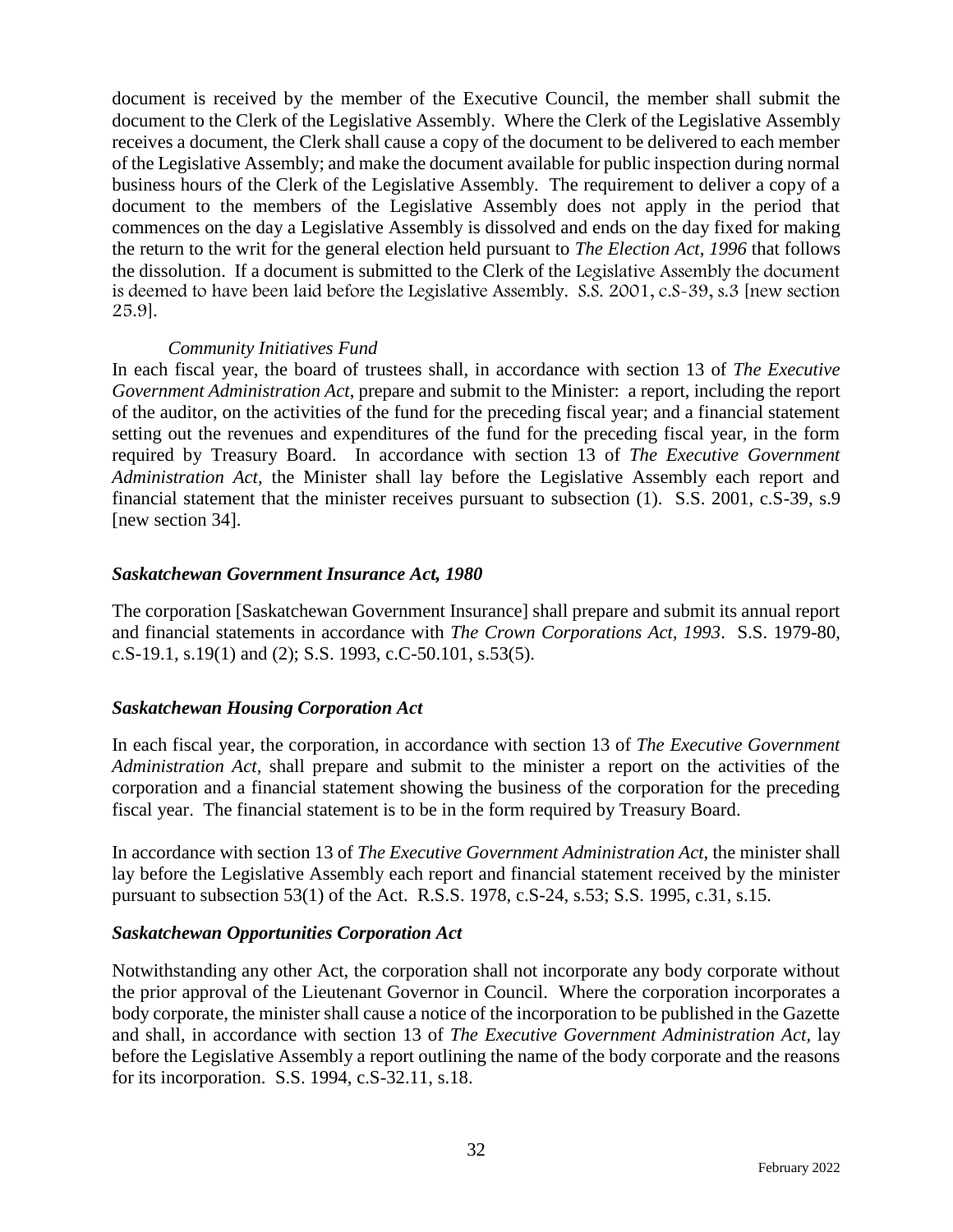The corporation shall prepare and submit its annual report and financial statements in accordance with *The Crown Corporations Act, 1993*. S.S. 1994, c.S-32.11, s.36.

#### *Saskatchewan Telecommunications Act*

The Saskatchewan Telecommunications Corporation shall prepare and submit its annual report and financial statement in accordance with *The Crown Corporations Act, 1993*.R.S.S. 1978, c.S-34, s.47; S.S. 1993, c.C-50.101, s.54.

#### *Saskatchewan Telecommunications Holding Corporation Act*

The Saskatchewan Telecommunications Holdings Corporation shall prepare and submit its annual report and financial statements in accordance with *The Crown Corporations Act, 1993*. S.S. 1991, c.S-34.1, s.22; S.S. 1993, c.C-50.101, s.55.

#### *Saskatchewan Water Corporation Act*

The corporation shall prepare and submit its annual report and financial statements in accordance with *The Crown Corporations Act, 1993*. S.S. 2002, c.S-35.01, s.33.

#### *SaskEnergy Act*

SaskEnergy Incorporated, shall prepare and submit its annual report and statements in accordance with *The Crown Corporations Act, 1993*. S.S. 1992, c.S-35.1, s.47; S.S. 1993, c.C-50.101, s.56.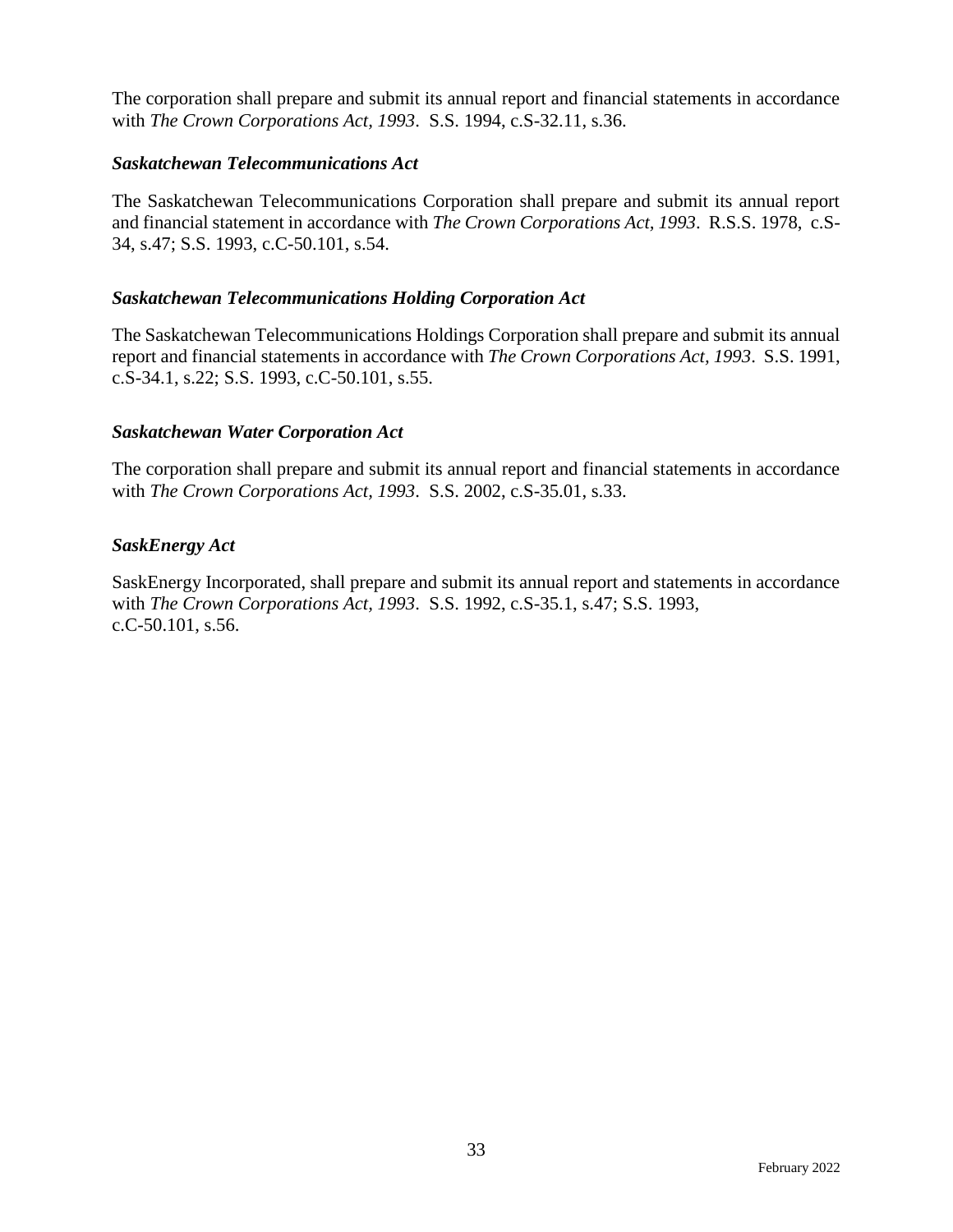#### **Designated subsidiary Crown corporations**

The following are designated as designated subsidiary Crown corporations for the purposes of *The Crown Corporations Act, 1993*:

- (a) CIC Mineral Interests Corporation **Repealed SR 93/2003, s.3**;
- (a.1) Investment Saskatchewan Inc. **Repealed SR 83/2009, s.3**
- (b) SaskEnergy Incorporated;
- (c) Saskatchewan Computer Utility Corporation **Repealed SR 93/2003, s.3**;
- (d) Saskatchewan Development Fund Corporation;
- (e) Saskatchewan Economic Development Corporation **Repealed SR 93/2003, s.3**;
- (e.1) Saskatchewan Gaming Corporation
- (f) Saskatchewan Government Insurance;
- (f.1) Saskatchewan Opportunities Corporation;
- (g) Saskatchewan Power Corporation;
- (h) Saskatchewan Telecommunications;
- (i) Saskatchewan Telecommunications Holding Corporation;
- (j) Saskatchewan Water Corporation.

Regulation 1994, c.C-50.101 Reg 1; SR 10/95, 93/2003, 109/2003, 55/2008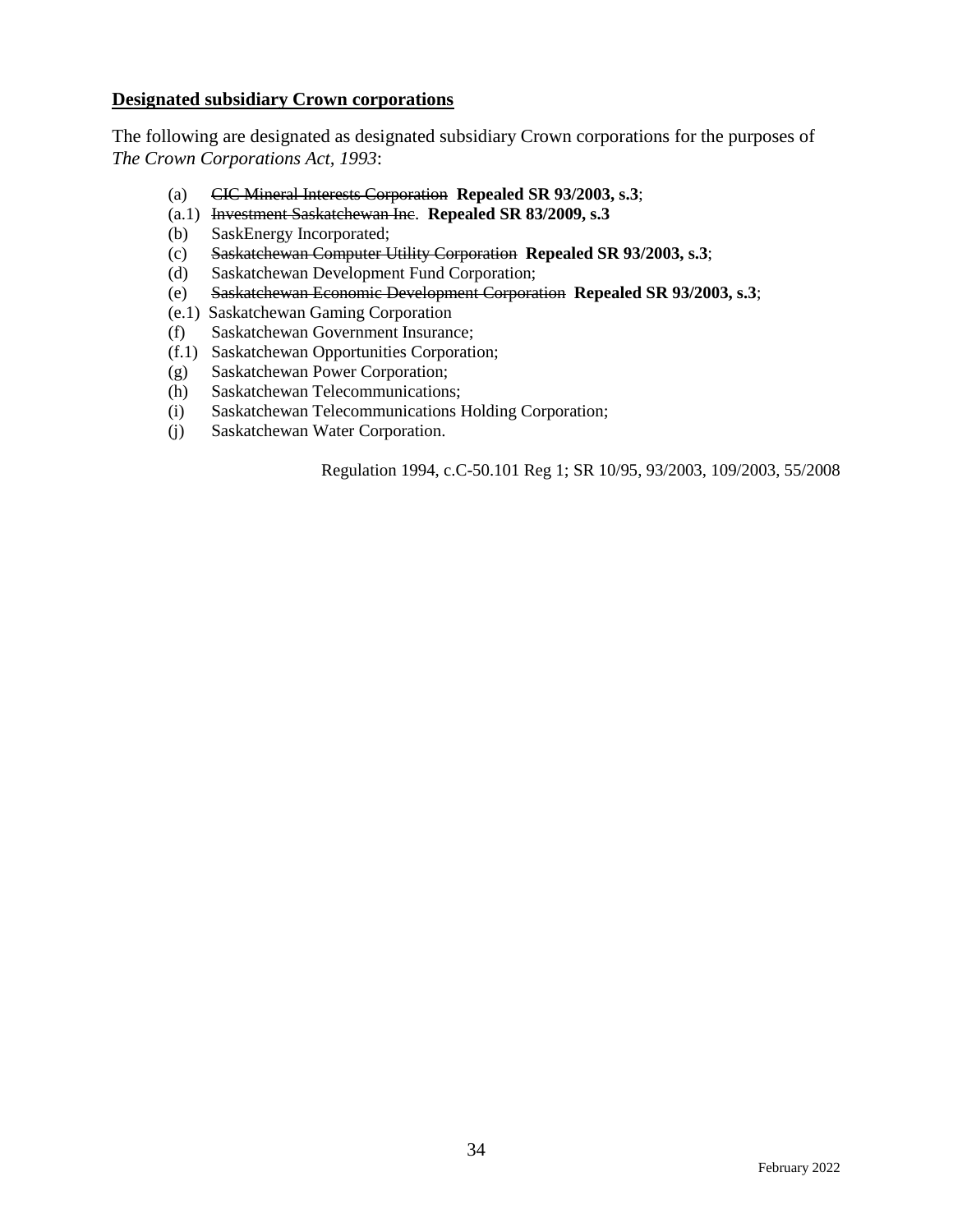#### **PROFESSIONAL ASSOCIATION BYLAWS, RULES AND REGULATIONS**

The following Professional Associations are required to file their Bylaws, Rules and Regulations with the Ministry of Justice and the Minister of Justice is required to lay them before the Legislative Assembly in accordance with section 13 of *The Executive Government Administration Act*.

*Accounting Profession Act*: S.S. 2014, c.A-3.1, s.48. Institute of Chartered Professional Accountants of Saskatchewan.

*Agrologists Act, 1994.* S.S. 1994, c.A-16.1, s.42. Saskatchewan Institute of Agrologists.

*Architects Act, 1996.* S.S. 1996, c.A-25.1, s.43. Saskatchewan Association of Architects.

*Assessment Appraisers Act.* S.S. 1995, c.A-28.01, s.40. Saskatchewan Assessment Appraisers' Association.

*Canadian Information Processing Society of Saskatchewan Act.* S.S. 2005, c.C-0.2, s.40. Canadian Information Processing Society of Saskatchewan Inc.

*Certified Management Consultants Act.* S.S. 1998, c.C-4.12, s.43. The Institute of Certified Management Consultants of Saskatchewan.

*Chartered Professionals in Human Resources Act*. S.S. 2021, c.8, s.45. The Chartered Professionals in Human Resources Saskatchewan. (Abbreviated: CPHR Saskatchewan).

*Chiropractic Act, 1994.* S.S. 1994, c.C-10.1, s.50. The Chiropractors' Association of Saskatchewan.

*Community Planning Profession Act, 2013*. S.S. 2013, c.C-21.1, s.48. Saskatchewan Professional Planners Institute

*Dental Disciplines Act*. S.S. 1997, c.D-4.1, s.47 College of Dental Surgeons of Saskatchewan Dental Technicians Association of Saskatchewan Denturist Society of Saskatchewan Saskatchewan Dental Assistants Association Saskatchewan Dental Hygienists' Association Saskatchewan Dental Therapists Association

*Dietitians Act.* S.S. 2001, c.D-27.1, s.43. The Saskatchewan Dietitians Association.

*Engineering and Geoscience Professions Act*. S.S. 1996, c.E-9.3, s.50. Association of Professional Engineers and Geoscientists of Saskatchewan.

*Forestry Professions Act*. S.S. 2006, c.F-19.2, s.43. Association of Saskatchewan Forestry Professionals.

*Funeral and Cremation Services Act*. S.S. 1999, c.F-23.3, s.41. Funeral and Cremation Services Council.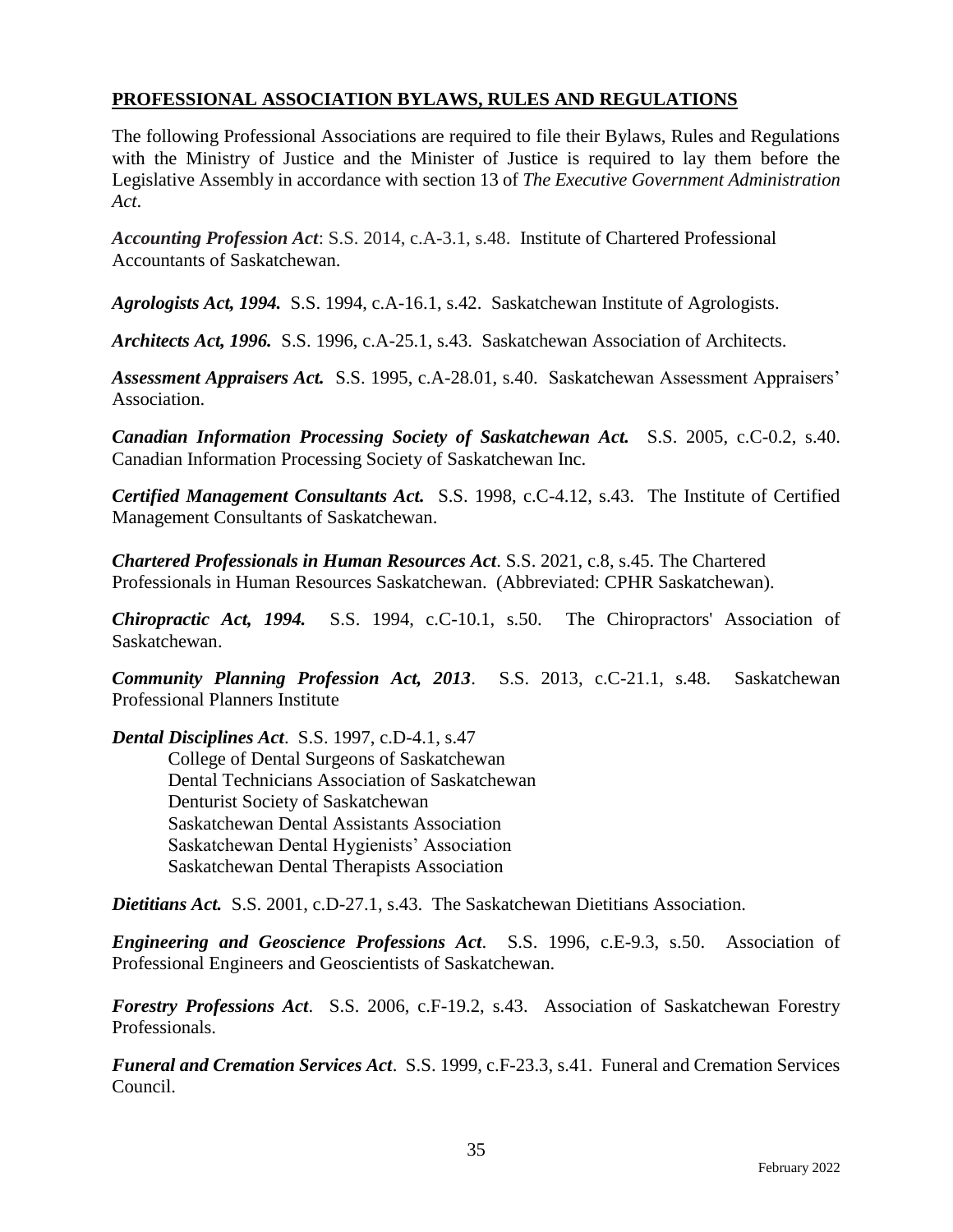*Interior Designers Act*. S.S. 1995, c.I-10.02, s.40. Interior Designers Association of Saskatchewan.

*Land Surveyors and Professional Surveyors Act.* S.S. 1995, c.L-3.1, s.42. Saskatchewan Land Surveyors Association.

#### *League of Educational Administrators, Directors and Superintendents Act, 1991*.

S.S. 1990-91, c.L-9.02, s.23. Saskatchewan League of Educational Administrators, Directors and Superintendents.

*Legal Profession Act, 1990*. S.S. 1990-91, c.L-10.1, s.91. Law Society of Saskatchewan.

*Licensed Practical Nurses Act, 2000*. S.S. 2000, c.L-14.2, s.45. Saskatchewan Association of Licensed Practical Nurses.

*Medical Laboratory Technologists Act.* S.S. 1995, c.M-9.3, s.40. Saskatchewan Society of Medical Laboratory Technologists.

*Medical Profession Act, 1981*. S.S. 1980-81, c.M-10.1, s.90; replaced by S.S. 1991, c.T-1.1, s.26. College of Physicians and Surgeons of the Province of Saskatchewan.

*Medical Radiation Technologists Act, 2006***.** S.S. 2006, c.M-10.3, s.47. Saskatchewan Association of Medical Radiation Technologists.

*Midwifery Act*. S.S. 1999, c.M-14.1, s.44. Saskatchewan College of Midwives.

*Occupational Therapists Act, 1997*. S.S. 1997, c.O-1.11, s.43. Saskatchewan Society of Occupational Therapists.

*Opticians Act*. S.S. 2010, c.0-5.1, s.16. Saskatchewan College of Opticians

*Optometry Act, 1985*. S.S. 1984-85-86, c.O-6.1, s.56; replaced by S.S. 1991, c.T-1.1, s.33. Saskatchewan Association of Optometrists.

*Paramedics Act*. S.S. 2007, c.P-0.1, s.45. Saskatchewan College of Paramedics.

*Pharmacy and Pharmacy Disciplines Act.* S.S. 1996, c.P-9.1, s.14. Saskatchewan College of Pharmacy Professionals.

*Physical Therapists Act, 1998.* S.S. 1998, c.P-11.11, s.43. Saskatchewan College of Physical Therapists.

*Podiatry Act.* S.S. 2003, c.P-14.1, s.44. Saskatchewan College of Podiatrists.

*Psychologists Act, 1997*. S.S. 1997, c.P-36.01, s.45. Saskatchewan College of Psychologists.

*Real Estate Act*. S.S. 1995, c.R-1.3, s.16. Saskatchewan Real Estate Commission.

*Registered Music Teachers Act, 2002.* S.S. 2002, c.R-11.1, s.40. Saskatchewan Registered Music Teachers' Association.

*Registered Nurses Act, 1988*. S.S. 1988-89, c.R-12.2, s.44; replaced by S.S. 1991, c.T-1.1, s.42. The Saskatchewan Registered Nurses' Association.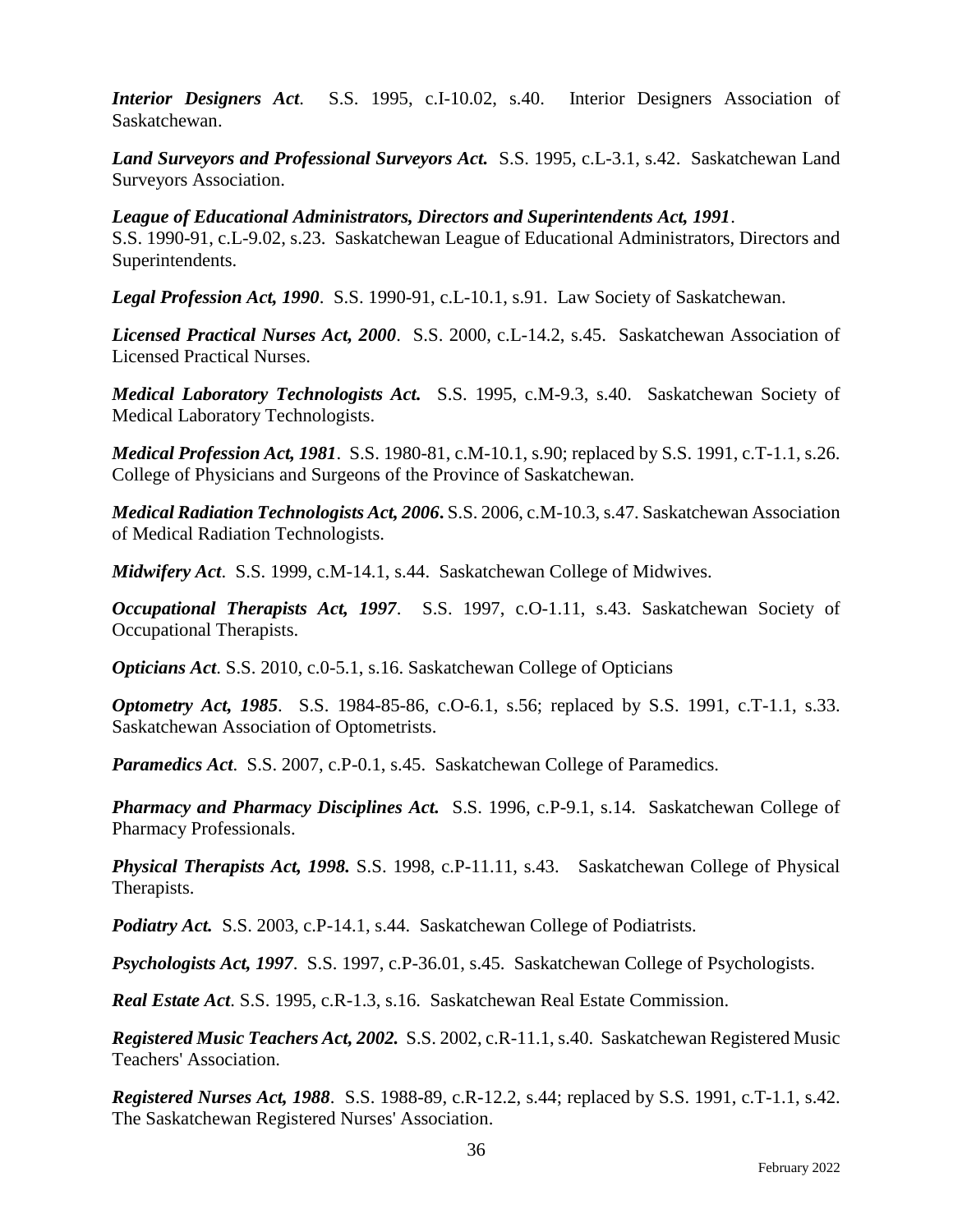*Registered Psychiatric Nurses Act.* S.S. 1993, c.R-13.1, s.43. Registered Psychiatric Nurses Association of Saskatchewan.

*Registered Teachers Act*. S.S. 2015, c.R-15.1, s.52. Saskatchewan Professional Teachers Regulatory Board

*Respiratory Therapists Act.* S.S. 2006, c.R-22.0002, s.44. Saskatchewan College of Respiratory Therapists.

*Rural Municipal Administrators Act*. R.S.S. 1978, c.R-25, s.31. The Rural Municipal Administrators' Association of Saskatchewan.

*Saskatchewan Applied Science Technologists and Technicians Act*. S.S. 1997, c.S-6.01, s.41. Saskatchewan Applied Science Technologists and Technicians.

*Social Workers Act*. S.S. 1993, c.S-52.1, s.45. Saskatchewan Association of Social Workers.

*Speech-Language Pathologists and Audiologists Act*. S.S. 1990-91, c.S-56.2, s.42. Saskatchewan Association of Speech-Language Pathologists and Audiologists.

*Teachers' Federation Act, 2006.* S.S. 2006, c.T-7.1, s.16. Saskatchewan Teachers' Federation.

*Urban Municipal Administrators Act*. S.S. 1980-81, c.U-8.1, s.39. Urban Municipal Administrators' Association of Saskatchewan.

*Veterinarians Act, 1987*. S.S. 1986-87-88, c.V-5.1, s.42; replaced by S.S. 1991, c.T-1.1, s.48. Saskatchewan Veterinary Medical Association.